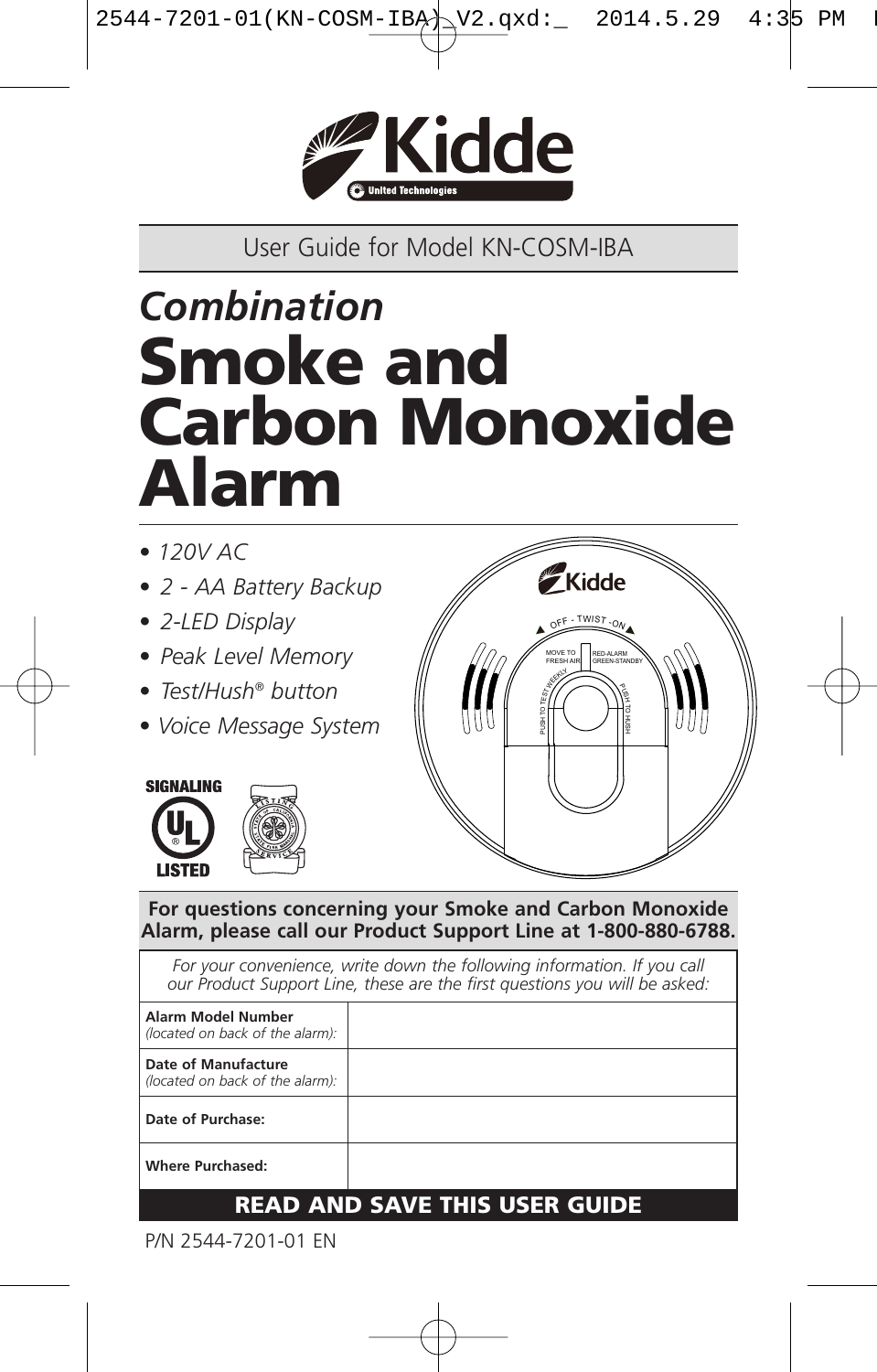# **Table of Contents**

| <b>Product View</b> Pages 2-3                                                                                                                                                                                    |  |
|------------------------------------------------------------------------------------------------------------------------------------------------------------------------------------------------------------------|--|
|                                                                                                                                                                                                                  |  |
| <b>Installation Instructions</b><br>Step 1: Installation Instructions:                                                                                                                                           |  |
| A. Recommended Installation Locations Pages 8-10<br>B. Where Not to Install Page 10<br>Step 2: Wiring Instructions  Page 11-12<br>Step 3: Mounting Instructions Page 13-14<br>Step 4: Testing the Alarm. Page 14 |  |
| <b>Operating Instructions</b>                                                                                                                                                                                    |  |
| Interconnect Feature  Page 15<br>Peak Level Memory  Page 16                                                                                                                                                      |  |
| What to do if the Alarm Sounds                                                                                                                                                                                   |  |
| Carbon Monoxide Alarm Pages 20                                                                                                                                                                                   |  |
| Alarm Removal/Battery Replacement Pages 21-22                                                                                                                                                                    |  |
| General Alarm Maintenance Pages 23-24                                                                                                                                                                            |  |
| End of Product Life Notification Page 23<br><b>Carbon Monoxide Safety Information</b>                                                                                                                            |  |
| General CO Information Page 24<br>Symptoms of CO Poisoning  Page 25-26                                                                                                                                           |  |
| <b>Fire Safety Information</b>                                                                                                                                                                                   |  |
| Fire PreventionPage 27                                                                                                                                                                                           |  |
| <b>Industry Safety Standards</b>                                                                                                                                                                                 |  |
| National Fire Protection Association  Page 27-28<br>California State Fire Marshall Page 28<br>Consumer Product Safety Commission. Page 28<br>NRC Page 28                                                         |  |
| Limited Warranty and Service Information. Pages 29-30                                                                                                                                                            |  |
|                                                                                                                                                                                                                  |  |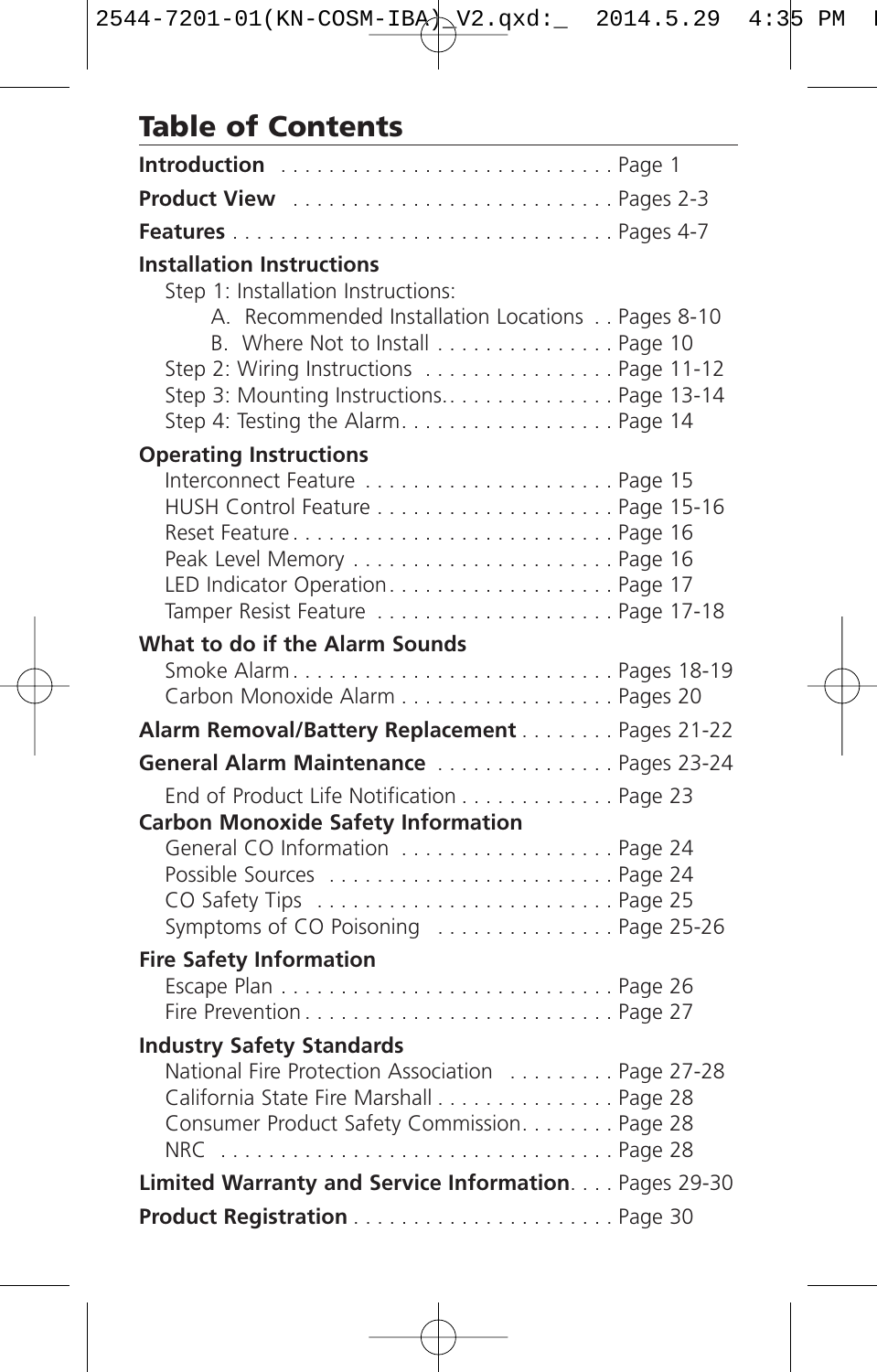# **Introduction**

Thank you for purchasing the Kidde Combination Smoke and Carbon Monoxide Alarm model # KN-COSM-IBA. This alarm is suitable as a Single Station and/or Multiple Station (24 devices) alarm. This alarm has a ten-year limited warranty. Please take a few minutes to thoroughly read this user guide, and save for future reference. Teach children how to respond to the alarms, and that they should never play with the unit. Your Kidde Smoke/CO Alarm was designed to detect both smoke and carbon monoxide from any source of combustion in a residential environment. It is not designed for use in a recreational vehicle (RV) or boat. If you have any questions about the operation or installation of your alarm, please call our toll free Product Support Line at 1-800-880-6788. The guide on Page 27 will help you determine the correct location of safety products that will help keep your home a safer place.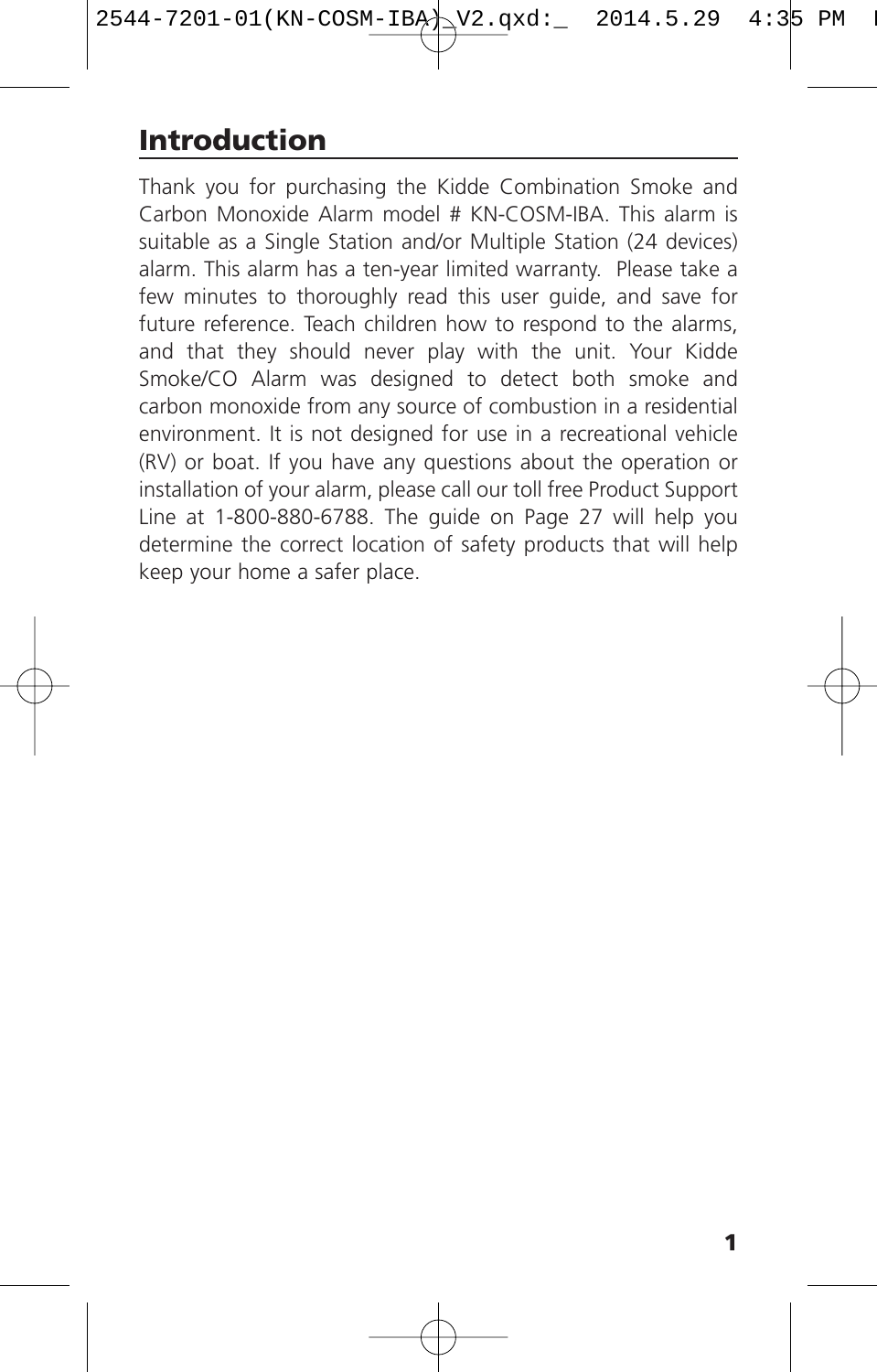### **Product View**

# **FRONT**

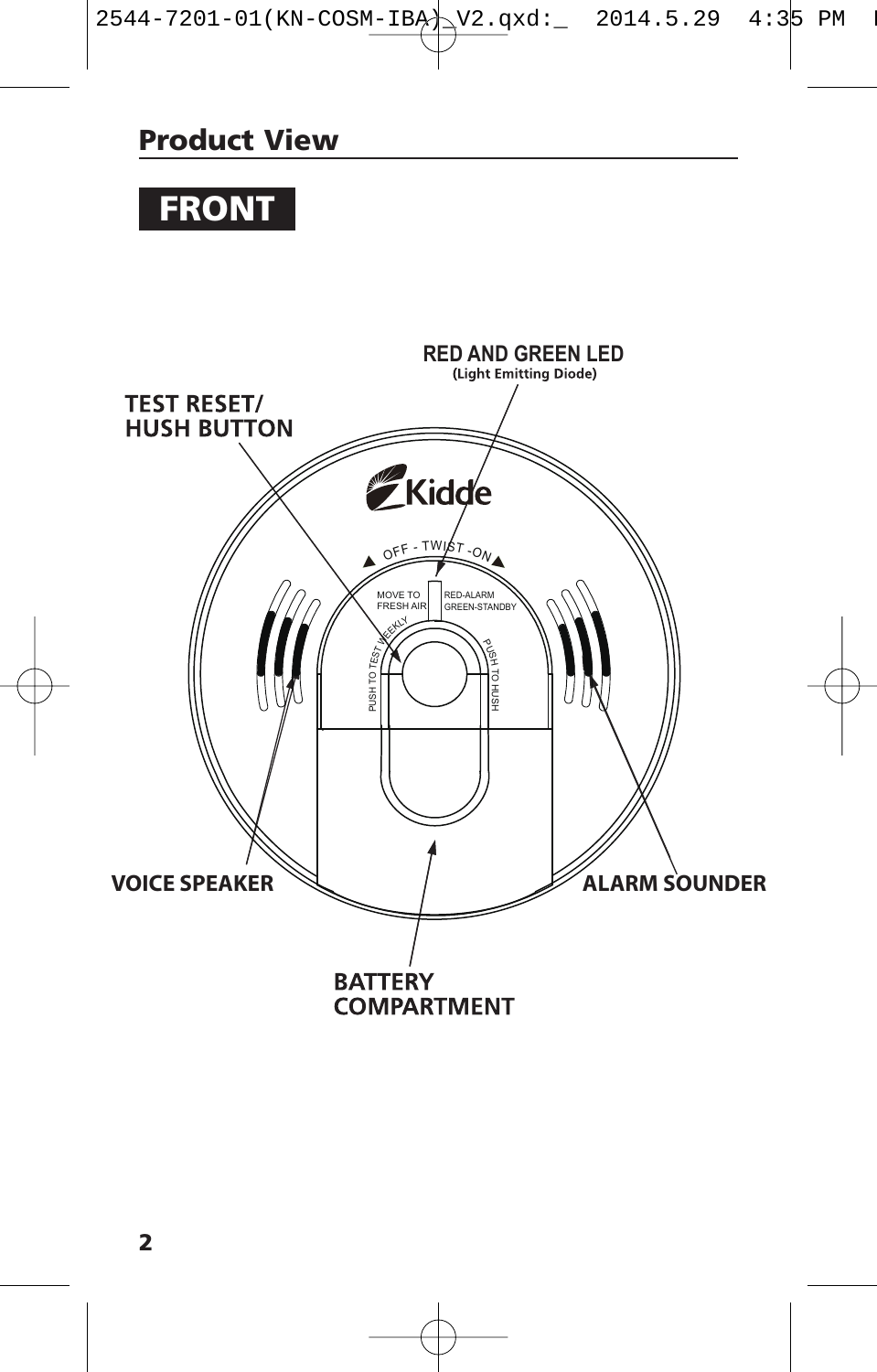# **BACK**

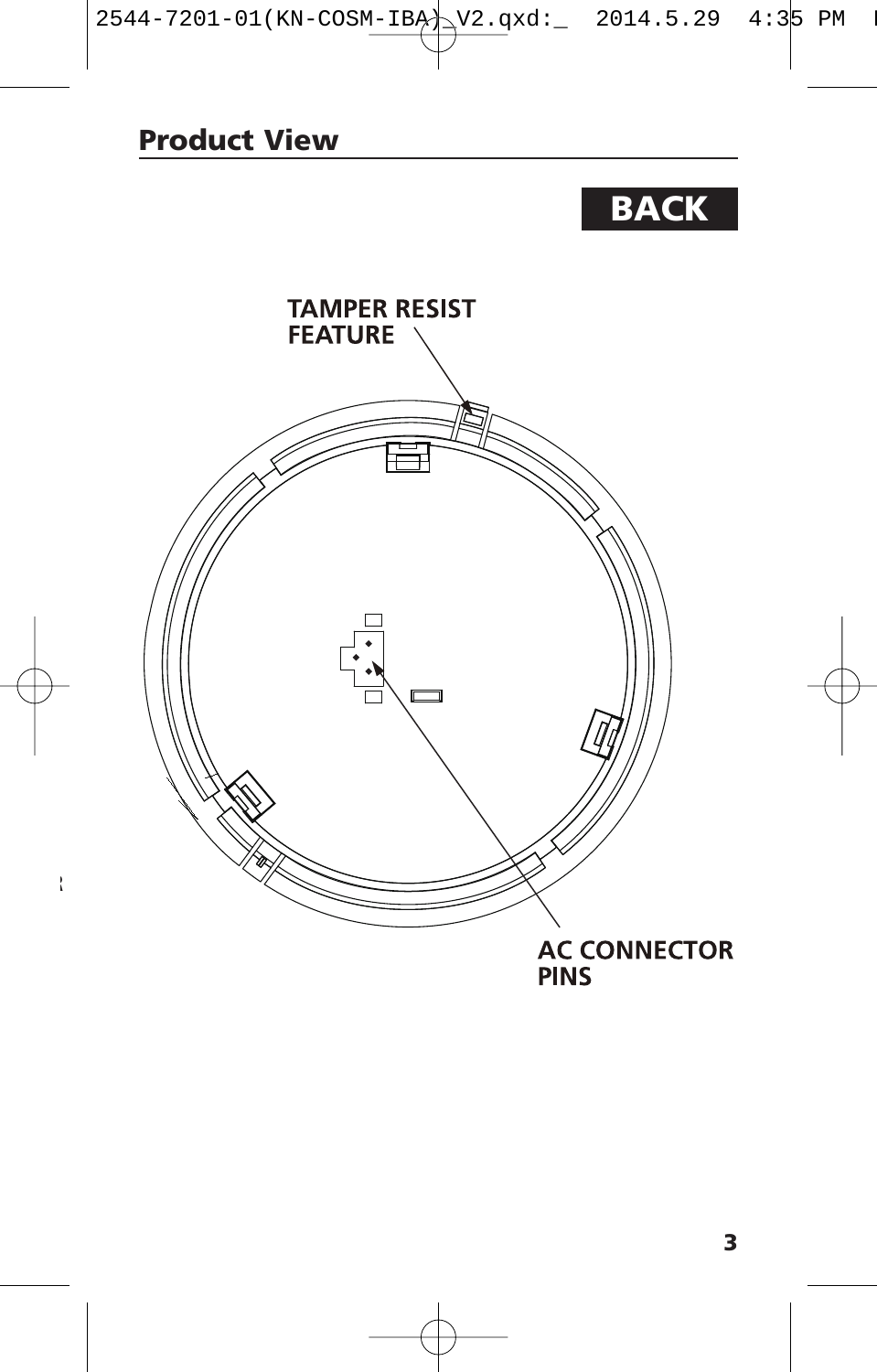### **Features**

- Loud 85 decibel alarm.
- Permanent independent smoke and carbon monoxide sensors.
- **Smoke alarm takes precedence** when **both** smoke and carbon monoxide are present.
- Powered by 120V AC (60 Hz, 45mA max) wire-in connector and two AA battery backup.
- Interconnectable to other Kidde/Nighthawk brand smoke and CO alarms (see page 15 for details).
- Alarm/Voice message warning system that alerts you of the following conditions in the manner described below, thus eliminating any confusion over which alarm is sounding:

**FIRE:** The alarm/voice pattern is three long alarm beeps followed by the verbal warning message "FIRE!" This pattern is repeated until the smoke is eliminated. The red LED light will flash while in alarm/voice mode.

**CARBON MONOXIDE:** The alarm/voice pattern is four short alarm beeps followed by the verbal warning message "WARNING! CARBON MONOXIDE!". This continues until the unit is reset or the CO is eliminated. While powered by battery only, after four minutes the alarm/voice pattern will sound once every minute. The red Light Emitting Diode (LED) light will flash while in alarm/voice mode.

**LOW BATTERY:** When the batteries are low and need replacing the red LED light will flash and the unit will "chirp" one time, followed by the warning message "LOW BATTERY." This cycle will occur once every minute and will continue for at least seven days. Under battery power, the "LOW BATTERY" voice only occurs once every 15 minutes.

- Voice Message System that alerts user to the following conditions:
	- Only for smoke alarm Hush
		- System announces "HUSH MODE ACTIVATED" when the unit is first put into HUSH Mode.
	- Only for smoke alarm Hush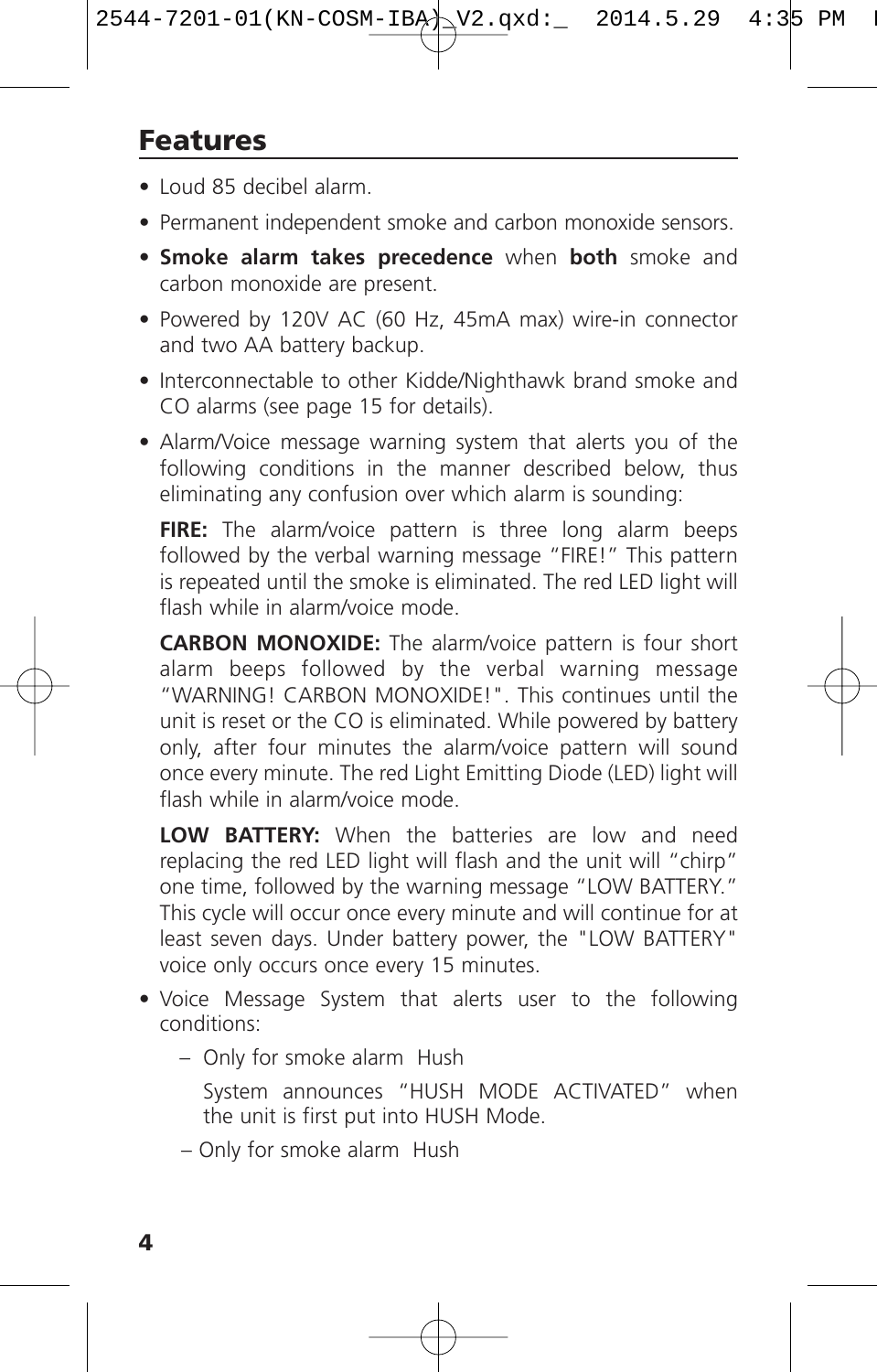### **Features**

System announces "HUSH MODE CANCELLED" when unit resumes normal operation after Hush Mode has been cancelled.

– Only if button is pushed

System announces "CAUTION, CARBON CONOXIDE PREVIOUSLY DETECTED" when the unit has detected CO concentrations of 100 ppm or higher.

- System announces "PUSH TEST BUTTON" when the unit is powered up, reminding user to activate the Test Button.
- End of Life Hush. At end of product life, the button can be pushed to silence the end of life "chirp" for approximately 3 days at a time, for a maximum of 30 days life extension.
- One "chirp" every 30 seconds coupled with a green LED flash twice a second is an indication that the alarm is malfunctioning. If this occurs call the Product Support Line at 1-800-880-6788.
- Test/Reset button performs functions.(See page 14).
- HUSH Control Feature that silences the unit during nuisance alarm situations (see page 15).
- Peak Level Memory Feature which alerts user when the unit has detected CO concentrations of 100 ppm or greater (see page 16).
- Alarm Memory Feature that gives visual indication when an alarm has sensed a hazardous condition.
- Green and red LED lights that indicate normal operation and alarm status (see page 16 and 17 for details).
- Tamper Resist Feature that deters children and others from removing the alarm (see page 17).
- Battery reminder flag that prohibits installation when batteries are not present.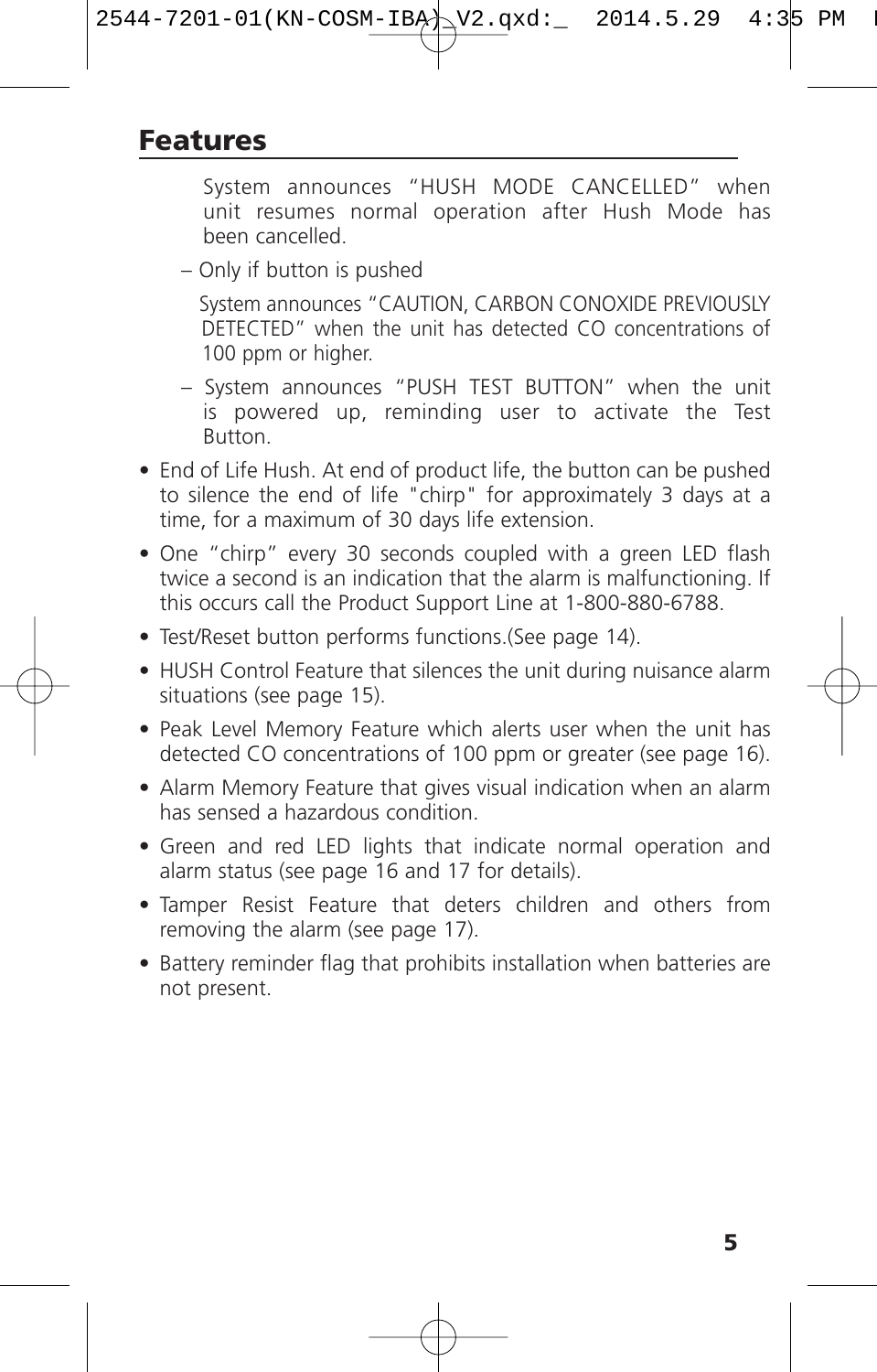# **Smoke Alarm**

The smoke alarm monitors the air for products of combustion that are produced when something is burning or smoldering. When smoke particles in the smoke sensor reach a specified concentration, the alarm/voice message warning system will sound, and be accompanied by the flashing red LED light. The smoke alarm takes precedence when both smoke and carbon monoxide are present.

#### **WARNING: PLEASE READ CAREFULLY AND ! THOROUGHLY**

NFPA 72 states: Life safety from fire in residential occupancies is based primarily on early notification to occupants of the need to escape, followed by the appropriate egress actions by those occupants. Fire warning systems for dwelling units are capable of protecting about half of the occupants in potentially fatal fires. Victims are often intimate with the fire, too old or young, or physically or mentally impaired such that they cannot escape even when warned early enough that escape should be possible. For these people, other strategies such as protection-in-place or assisted escape or rescue are necessary.

- Smoke alarms are devices that can provide early warning of possible fires at a reasonable cost; however, alarms have sensing limitations. Ionization sensing alarms may detect invisible fire particles (associated with fast flaming fires) sooner than photoelectric alarms. Photoelectric sensing alarms may detect visible fire particles (associated with slow smoldering fires) sooner than ionization alarms. Home fires develop in different ways and are often unpredictable. For maximum protection, Kidde recommends that both Ionization and Photoelectric alarms be installed.
- A battery powered alarm must have a battery of the specified type, in good condition and installed properly.
- Smoke alarms must be tested regularly to make sure the batteries and the alarm circuits are in good operating condition.
- Smoke alarms cannot provide an alarm if smoke does not reach the alarm. Therefore, smoke alarms may not sense fires starting in chimneys, walls, on roofs, on the other side of a closed door or on a different floor.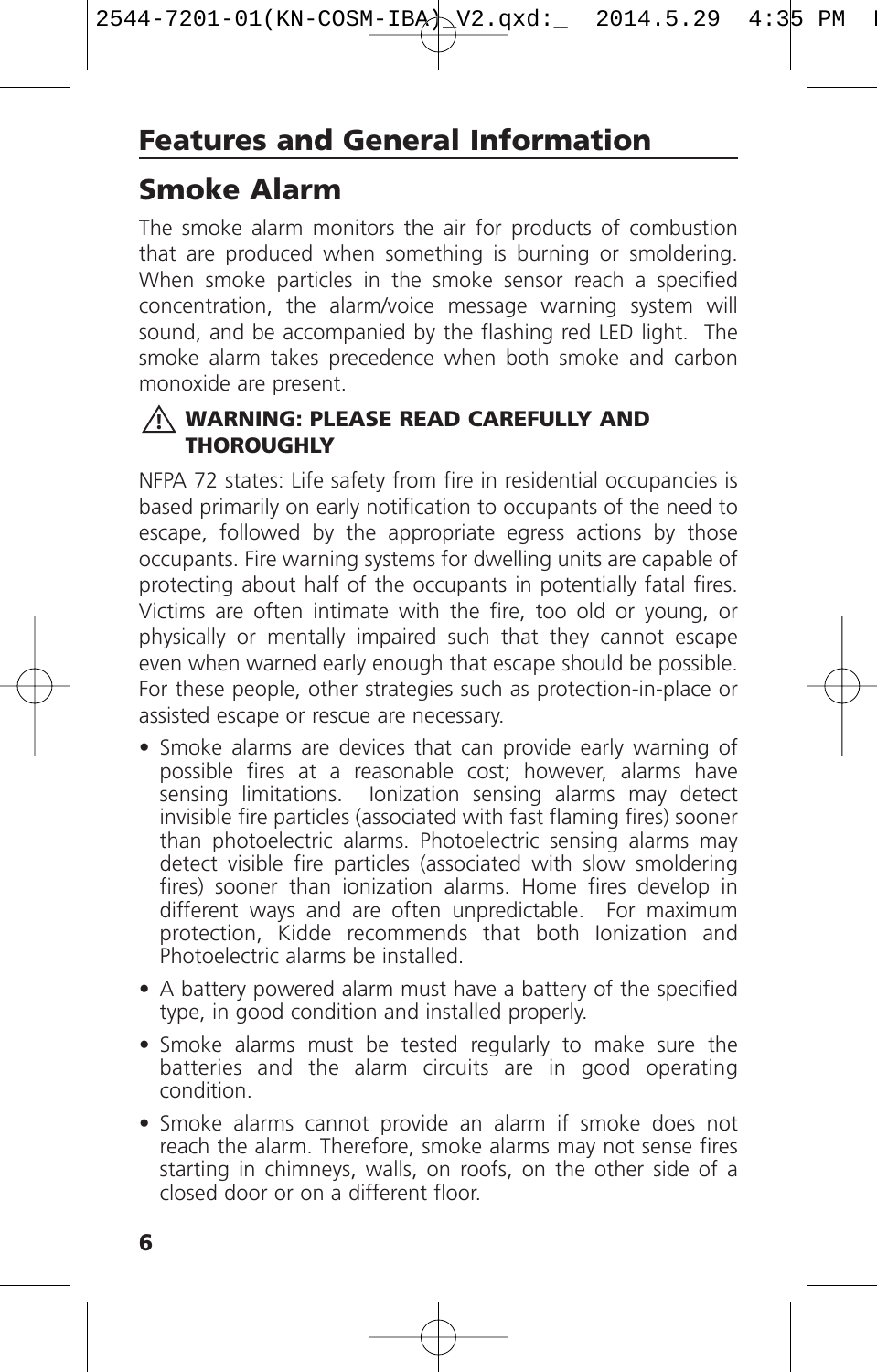# **Features and General Information**

- If the alarm is located outside the bedroom or on a different floor, it may not wake up a sound sleeper.
- The use of alcohol or drugs may also impair one's ability to hear the smoke alarm. For maximum protection, a smoke alarm should be installed in each sleeping area on every level of a home.
- Although smoke alarms can help save lives by providing an early warning of a fire, they are not a substitute for an insurance policy. Home owners and renters should have adequate insurance to protect their lives and property.

# **Carbon Monoxide (CO) Alarm**

The Carbon Monoxide (CO) alarm monitors the air for the presence of CO. It will alarm when there are high levels of CO present, and when there are low levels of CO present over a longer period of time (see page 21 for alarm times). When a CO condition matches either of these situations, the alarm/voice message warning system will sound, and be accompanied by the flashing red LED light. The carbon monoxide sensor uses an electrochemical technology.

#### **CAUTION: This alarm will only indicate the presence of ! carbon monoxide gas at the sensor. Carbon monoxide gas may be present in other areas.**

Individuals with medical problems may consider using warning devices which provide audible and visual signals for carbon monoxide concentrations under 30 ppm.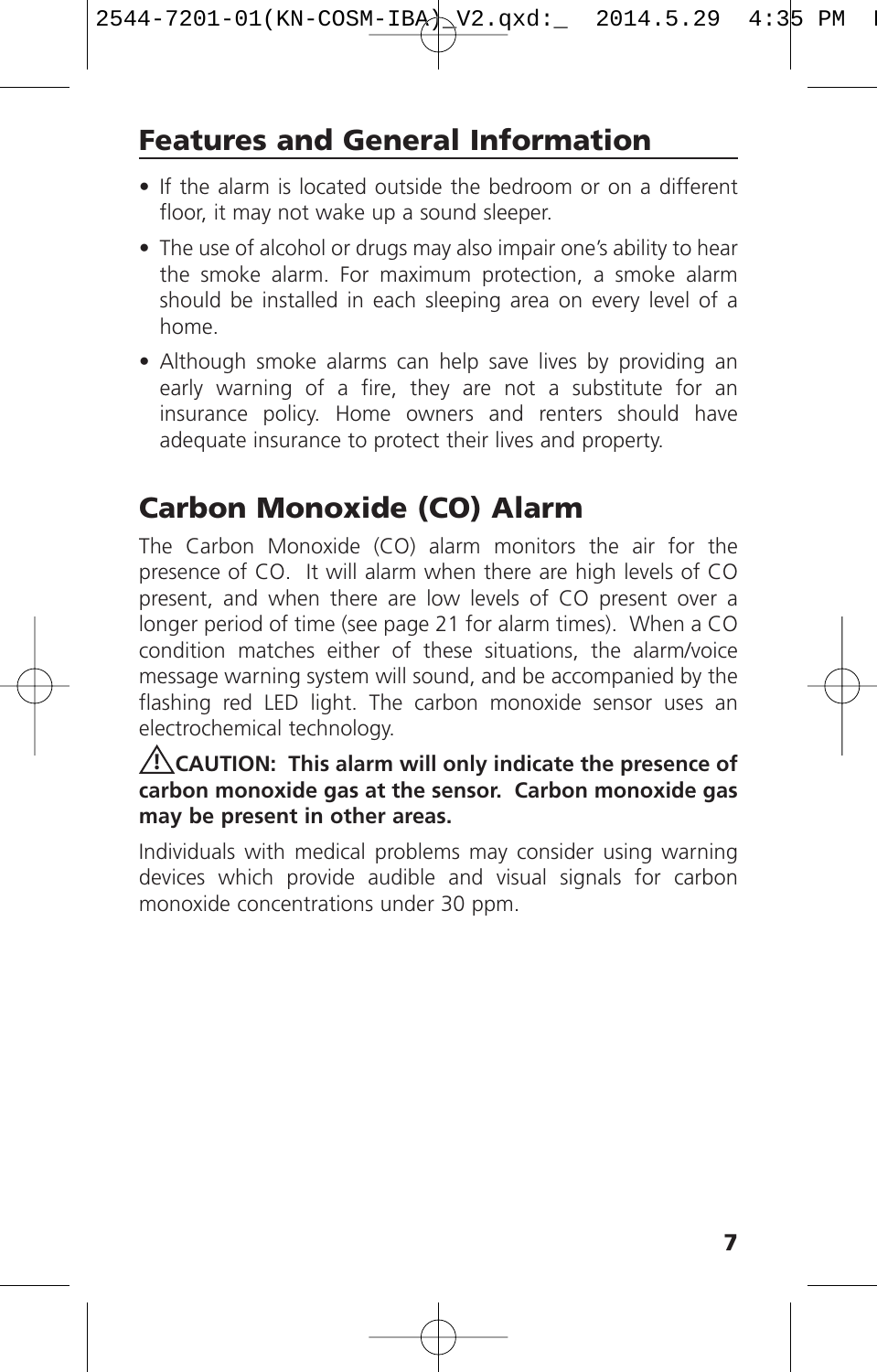# **Step 1 Installation Guide:**

#### **IMPORTANT: THIS ALARM MUST BE MOUNTED ON A CEILING OR WALL. IT WAS NOT DESIGNED FOR USE AS A TABLETOP DEVICE! INSTALL ONLY AS DETAILED!**

#### **A. Recommended Installation Locations:**

Kidde Safety recommends the installation of a Smoke/CO Alarm in the following locations. For maximum protection we suggest an alarm be installed on each level of a multilevel home, including every bedroom, hallways, finished attics and basements. Put alarms at both ends of bedroom, hallway or large room if hallway or room is more than 30 ft (9.1m) long. If you have only one alarm, ensure it is placed in the hallway outside of the main sleeping area, or in the main bedroom. Verify the alarm can be heard in all sleeping areas.

Locate an alarm in every room where someone sleeps with the door closed. The closed door may prevent an alarm not located in that room from waking the sleeper. Smoke, heat and combustion products rise to the ceiling and spread horizontally. Mounting the alarm on the ceiling in the center of the room places it closest to all points in the room. Ceiling mounting is preferred in ordinary residential construction. When mounting an

alarm on the ceiling, locate it at a minimum of 4" (10cm) from the side wall (see figure 1). If installing the alarm on the wall, use an inside wall with the top edge of the alarm at a minimum of 4" (10cm) and a maximum of 12" (30.5cm) below the ceiling (see figure 1).

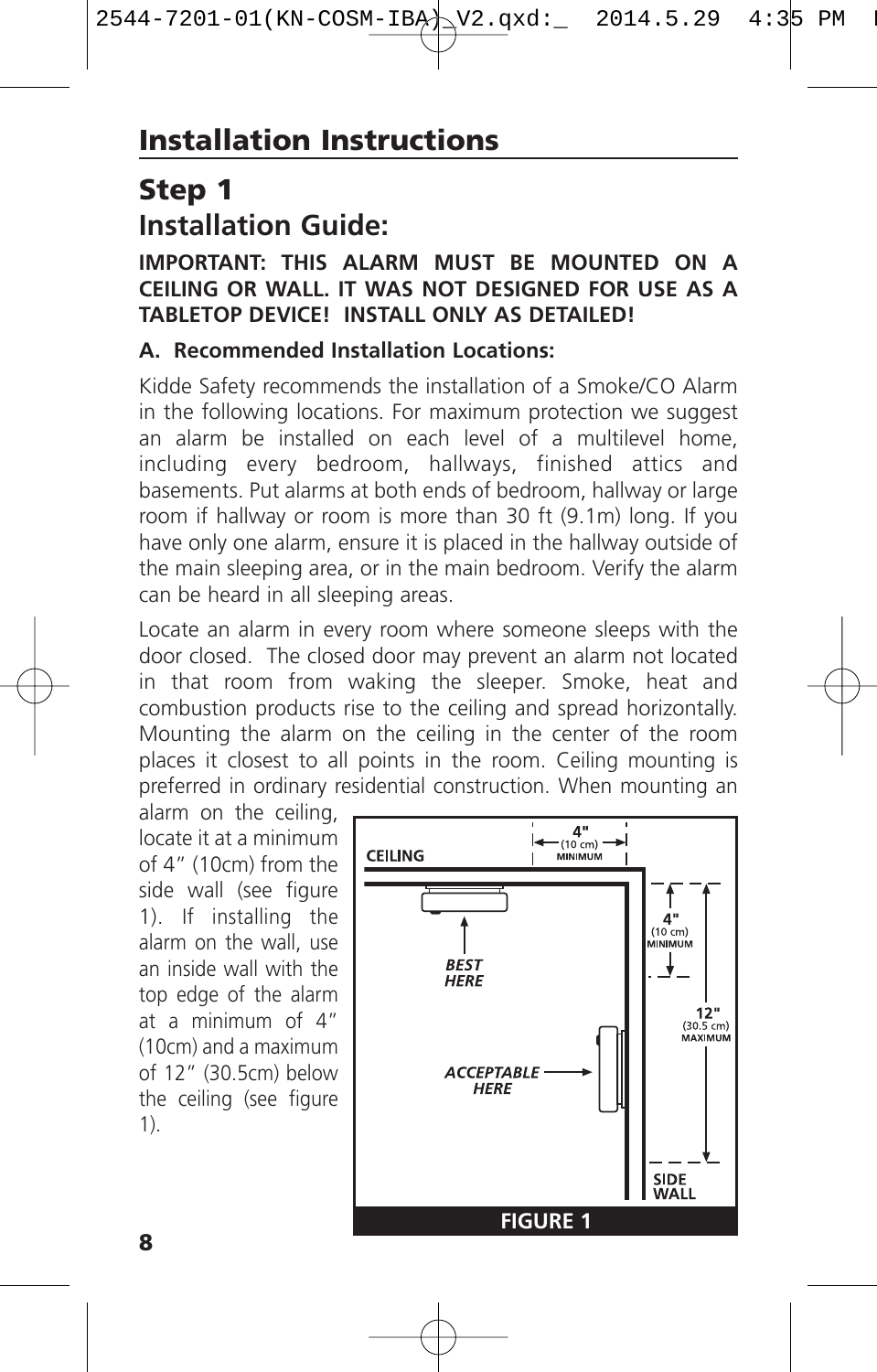#### **Sloped Ceiling Installation:**

The following information is from the National Fire Protection Association and is listed in Fire Code 72.

Install Smoke Alarms on sloped, peaked or cathedral ceilings at, or within 3 ft (0.9m) of the highest point (measured horizontally). NFPA 72 states "Smoke alarms in rooms with ceiling slopes greater than 1 ft to 8 ft (.3 m-2.4 m) horizontally shall be located on the high side of the room".

NFPA 72 states "A row of alarms shall be spaced and located within 3 ft (0.9 m) of the peak of the ceiling measured horizontally" (see figure 2).



#### **Mobile Homes:**

Modern mobile homes have been designed and built to be energy efficient. Install Smoke/CO alarms as recommended above (refer to Recommended Installation Instructions and figure 1). In older mobile homes that are not well insulated, extreme heat or cold can be transferred from the outside to the inside through poorly insulated walls and roof. This may cause a thermal barrier, which can prevent smoke from reaching an alarm mounted on the ceiling. In such mobile homes install your Smoke/CO Alarm on an inside wall with the top edge of the alarm at a minimum of 4 inches (10cm) and a maximum of 12 inches (30.5cm) below the ceiling (see figure 2). If you are not sure about the insulation in your mobile home, or if you notice that the outer walls and ceiling are either hot or cold, install your alarm on an inside wall **ONLY!**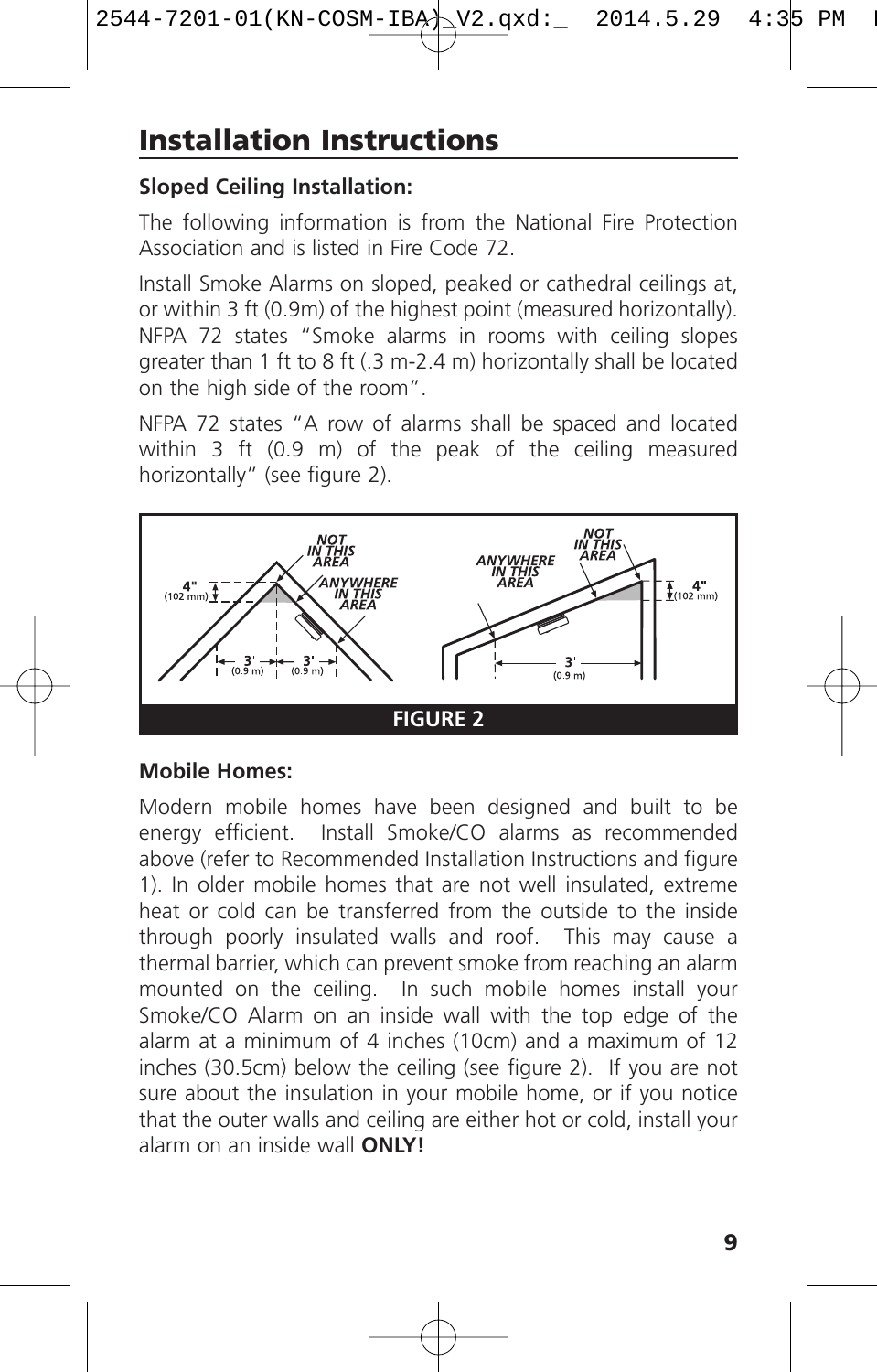### **Installation Instructions**

**THIS EQUIPMENT SHOULD BE INSTALLED IN ACCORDANCE WITH THE NATIONAL FIRE PROTECTION ASSOCIATION'S STANDARD 72 (National Fire Protection Association, Batterymarch Park, Quincy, MA 02269).**



**WARNING - This product is intended for use in ordinary indoor locations of family living units. It is not designed to measure compliance with Occupational Safety and Health Administration (OSHA) commercial or industrial standards.**

#### **B. Where Not to Install:**

#### **Do not install in garages, kitchens, furnace rooms or bathrooms! INSTALL AT LEAST 5 FEET AWAY FROM ANY FUEL BURNING APPLIANCE.**

Do not install within 3 ft (.9m) of the following: The door to a kitchen, or a bathroom that contains a tub or shower, forced air supply ducts used for heating or cooling, ceiling or whole house ventilating fans, or other high air areas. Avoid excessively dusty, dirty or greasy areas. Dust, grease or household chemicals can contaminate the alarm's sensors, causing it to not operate properly.

Place the alarm where drapes or other objects will not block the sensor. Smoke and CO must be able to reach the sensors to accurately detect these conditions. Do not install in peaks of vaulted ceilings, "A" frame ceilings or gabled roofs. Keep out of damp and humid areas.

Install at least one (1) foot away from fluorescent lights, electronic noise may cause nuisance alarms. Do not place in direct sunlight and keep out of insect infested areas. Extreme temperatures will effect the sensitivity of the Smoke/CO Alarm. Do not install in areas where the temperature is colder than 40 degrees Fahrenheit (4.4˚ Celsius) or hotter than 100 degrees Fahrenheit (37.8˚ Celsius), such as garages and unfinished attics. Do not install in areas where the relative humidity (RH) is above 85%. Place away from doors and windows that open to the outside.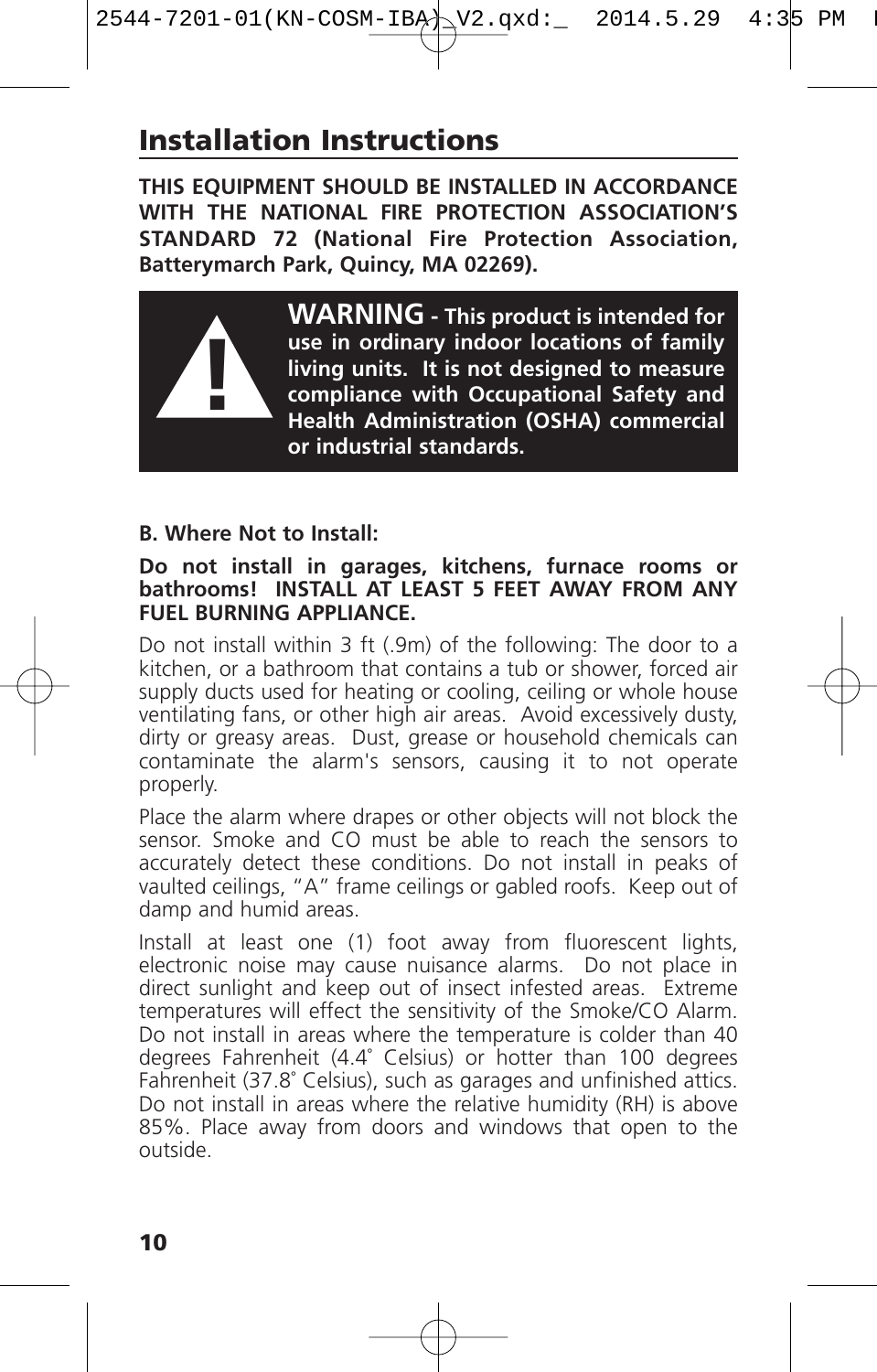# **Step 2 Wiring Instructions: WIRING REQUIREMENTS !**

- This smoke alarm should be installed on a U.L. listed or recognized junction box. All connections should be made by a qualified electrician and all wiring used shall be in accordance with articles 210 and 300.3(B) of the U.S. National Electrical Code ANSI/NFPA 70, NFPA 72 and/or any other codes having jurisdiction in your area. The multiple station interconnect wiring to the alarms must be run in the same raceway or cable as the AC power wiring. In addition, the resistance of the interconnect wiring shall be a maximum of 10 ohms.
- The appropriate power source is 120 Volt AC Single Phase supplied from a non-switchable circuit, which is not protected by a ground fault interrupter.
- Smoke alarms are not to be used with detector guards unless the combination (alarm and detector guard) have been evaluated and found suitable for that purpose.
- $\angle$ **!\ WARNING:** The alarm cannot be operated from power derived from a square wave, modified square wave or modified sine wave, inverter. These types of inverters are sometimes used to supply power to the structure in off grid installations, such as solar or wind derived power sources. These power sources produce high peak voltages that will damage the alarm.

### **WIRING INSTRUCTIONS FOR AC QUICK CONNECT HARNESS ! CAUTION! TURN OFF THE MAIN POWER TO THE CIRCUIT BEFORE WIRING THE ALARM.**

- For alarms that are used as single station, DO NOT CONNECT THE RED WIRE TO ANYTHING. Leave the red wire insulating cap in place to make certain that the red wire cannot contact any metal parts or the electrical box.
- When alarms are interconnected, all interconnected units must be powered from a single circuit.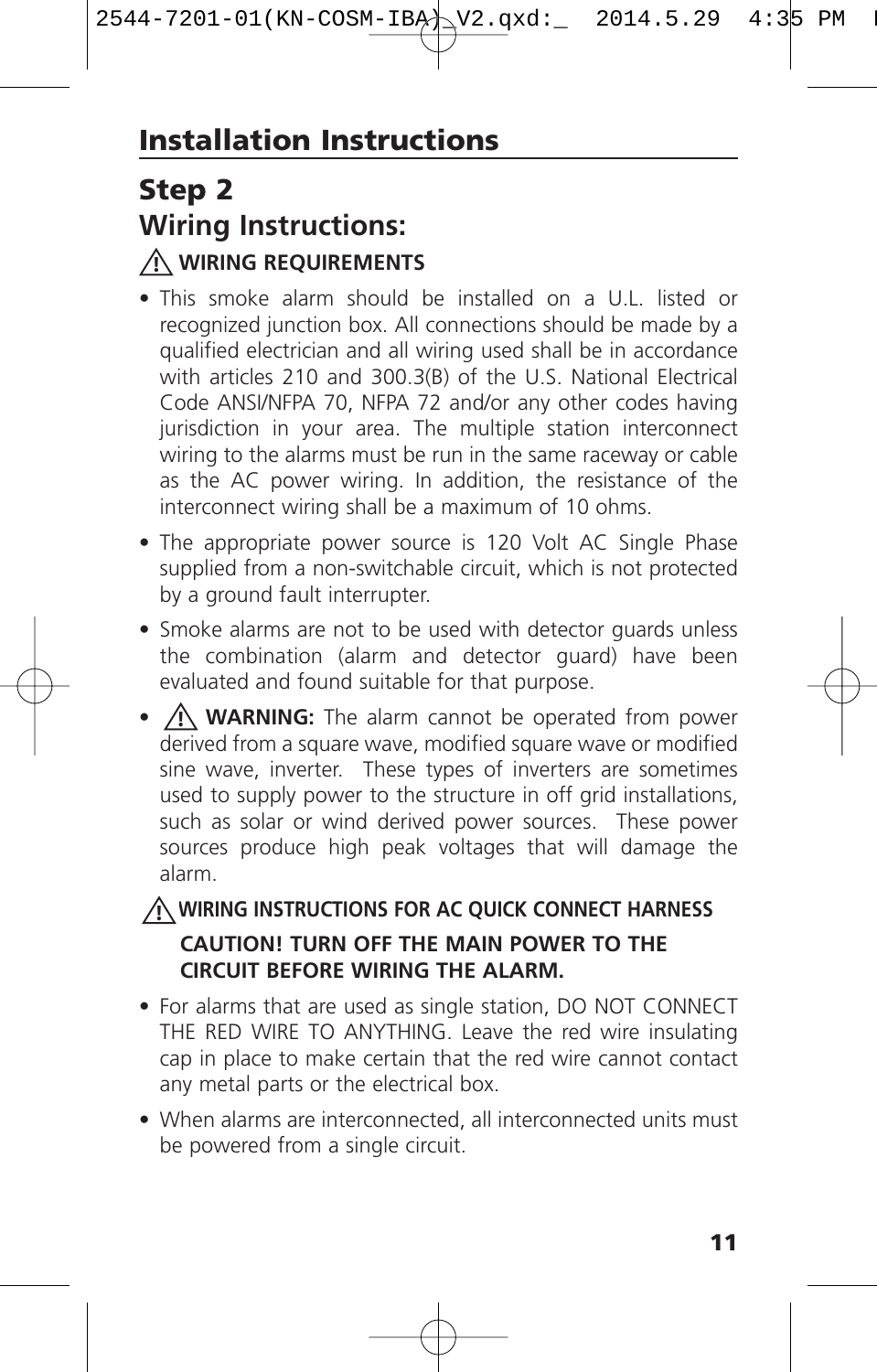# **Installation Instructions**

- A maximum of 24 Kidde Safety devices may be interconnected in a multiple station arrangement. The interconnect system should not exceed the NFPA interconnect limit of 12 smoke alarms and/or 18 alarms total (smoke, CO, Smoke/ CO Combination, heat, etc.). This Smoke/CO combination alarm must be counted as a smoke alarm when determining the number of units on an interconnect line. With 18 alarms interconnected, it is still possible to interconnect up to a total of 6 remote signaling devices and /or relay modules (see page 15 for details on interconnecting Kidde devices).
- The maximum wire run distance between the first and last unit in an interconnected system is 1000 feet.
- Figure 3 illustrates interconnection wiring. Improper connection will result in damage to the alarm, failure to operate, or a shock hazard.
- Make certain alarms are wired to a continuous (non-switched) power line. NOTE: Use standard UL Listed household wire (as required by local codes) available at all electrical supply stores and most hardware stores.



#### **FIGURE 3 Interconnect Wiring Diagram**

| WIRES ON ALARM HARNESS<br><b>Black</b> | CONNECTED TO<br>Hot Side of AC Line                                                |
|----------------------------------------|------------------------------------------------------------------------------------|
| White                                  | Neutral Side of AC Line                                                            |
| Red                                    | Interconnect Lines (Red Wires) of<br>Other Units in the Multiple Station<br>Set up |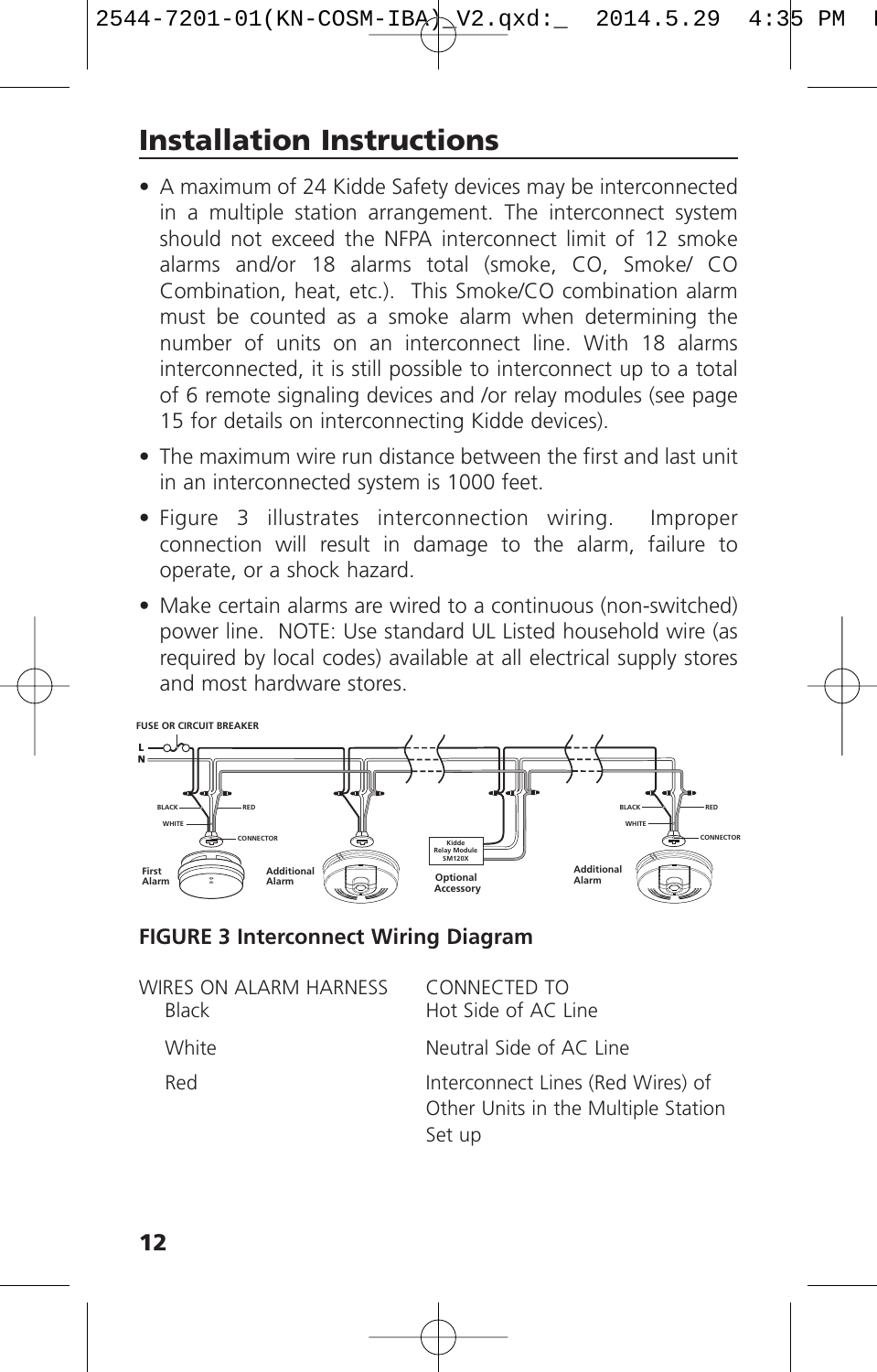# **Step 3 Mounting Instructions:**

#### **CAUTION: YOUR SMOKE/CO ALARM IS SEALED AND ! THE COVER IS NOT REMOVABLE!**

- 1. To help identify the date to replace the unit, write the "Replace by" date (10 years from initial power up) in permanent marker in the space provided on the side of the alarm. See Alarm Replacement section for additional information.
- 2. Remove the mounting bracket from the back of the alarm by holding the mounting bracket and twisting the alarm in the direction indicated by the "OFF"arrow on the alarm cover.
- 3. After selecting the proper location for your Smoke/CO Alarm, as described on Pages 8-10, and wiring the AC QUICK CONNECT harness as described in the WIRING INSTRUCTIONS (NOTE: AC power should be turned off at this stage), attach the mounting bracket to the electrical box. To ensure aesthetic alignment of the alarm with the hallway, or wall, the "A" line on the mounting bracket must be parallel with the hallway when ceiling mounted, or horizontal when wall mounted.
- 4. Pull the AC QUICK CONNECTOR through the center hole in the mounting bracket and secure the bracket, making sure that the mounting screws are positioned in the small ends of the keyholes before tightening the screws.
- 5. Remove the cardboard square from the connector pins and plug the AC QUICK CONNECTOR into the back of the alarm (see figure 4), making sure that the locks on the connector snap into place. Then push the excess wire back



**FIGURE 4 Installing AC Quick Connect**

into the electrical box through the hole in the center of the mounting bracket.

6. Install the alarm on the mounting bracket and rotate the alarm in the direction of the "ON" arrow on the cover until the alarm ratchets into place (this ratcheting function allows for aesthetic alignment). Note: The alarm will mount to the bracket in 4 positions (every 90 degrees). bracket in 4 positions (every 90 degrees). **13**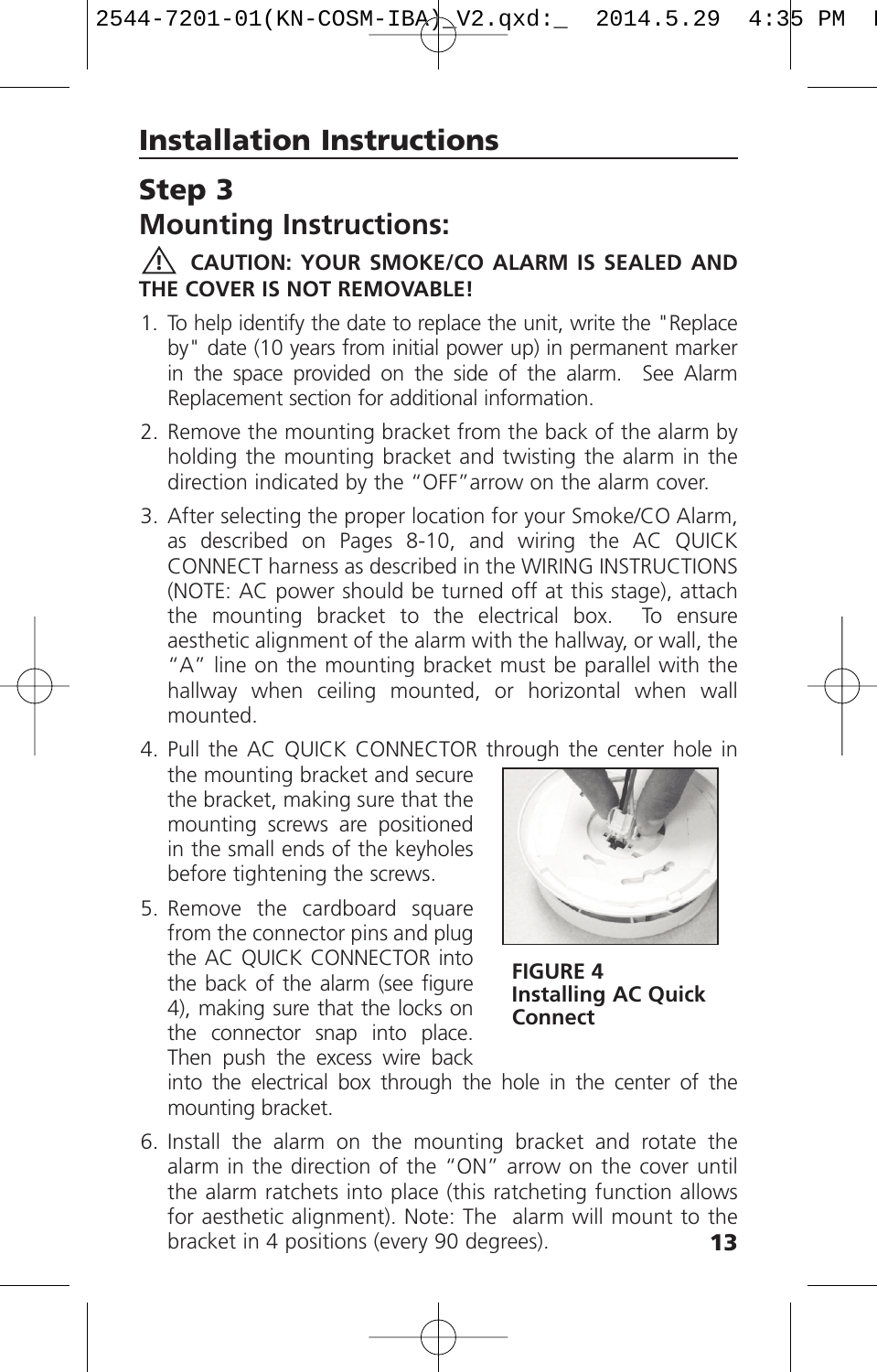# **Installation Instructions**

- 7. Turn on the AC power. The green AC Power On Indicator should be lit when the alarm is operating from AC power.
- 8. Two labels are included with your alarm. They have important information on what to do in case of an alarm. Add the phone number of your emergency service provider (Fire Department or 911) in the space provided. Place one label next to the alarm after it is mounted, and one label near a fresh air source such as a door or window.
- 9. Remove the red cardboard from the battery compartment, install batteries, close battery door.

# **Step 4**

# **Testing the Alarm**

#### **CAUTION: Due to the loudness (85 decibels) of the ! alarm, always stand an arms length away from the unit when testing.**

After installation, TEST THE UNIT'S ELECTRONICS by pressing and releasing the test/reset button. You will then hear the following sequence of "beeps" and verbal warnings:

Three long beeps.

Verbal warning: "FIRE!"

Three long beeps.

Four quick beeps.

Verbal warning: "WARNING! CARBON MONOXIDE"

Four quick beeps

Single beep to reset

Weekly testing is required! If at anytime it does not perform as described, verify power is connected correctly and that the battery doesn't need replacing. Clean dust and other buildup off the unit. If it still doesn't operate properly call the Product Support Line at 1-800-880-6788.

### **Interconnect Feature**

Your Combination Smoke/CO Alarm is interconnectable to other multiple station Kidde, Nighthawk and Kidde/Fyrnetics products:

• When compatible smoke alarms and heat alarms are interconnected to your Smoke/CO Alarm, they will only respond to a smoke related event.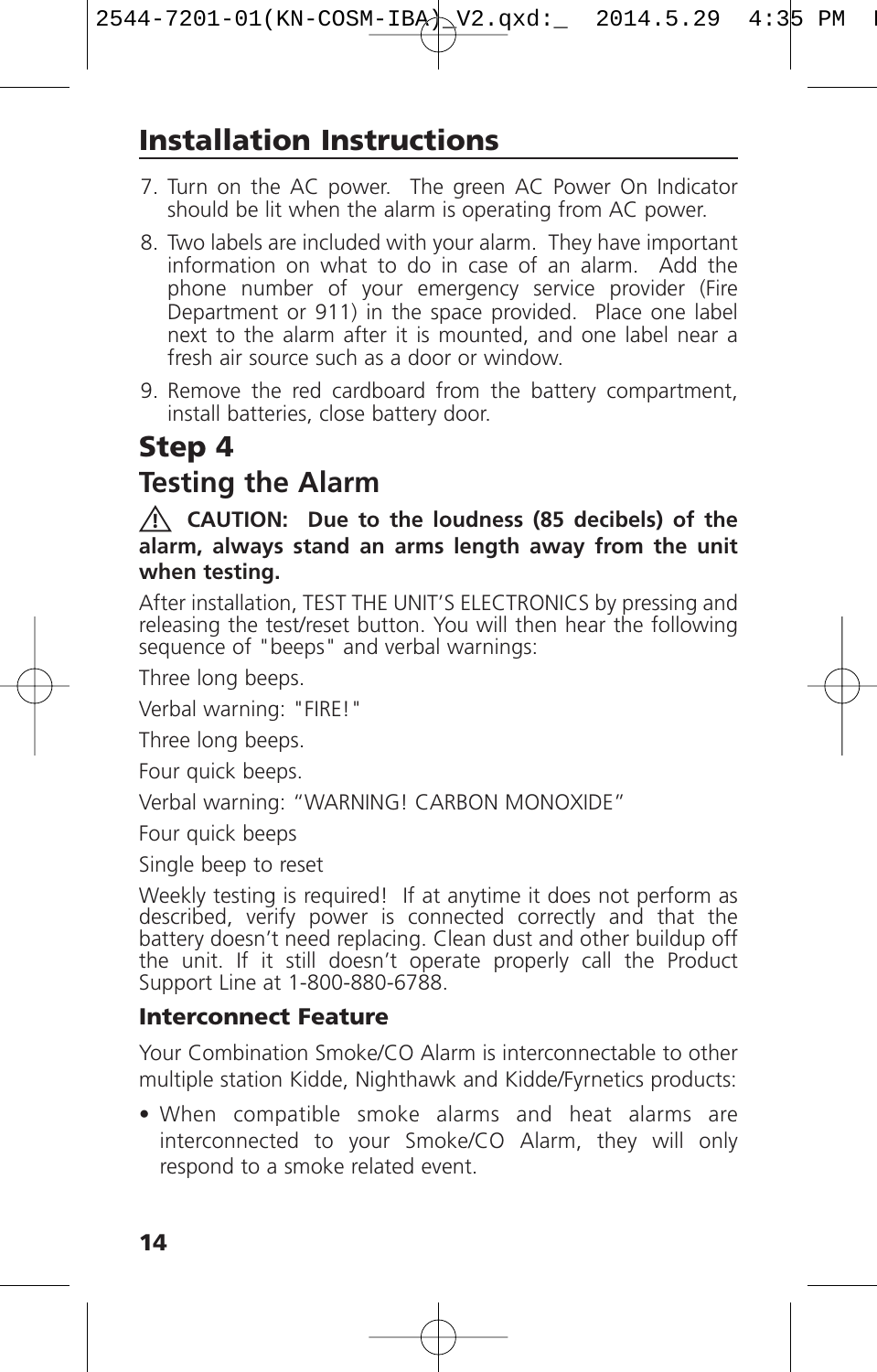### **Operating Instructions**

- When mixing compatible models with battery backup with models without battery backup, be advised that the models without battery
- backup will not respond during an AC power failure.<br>• This unit is only approved to interconnect with other Kidde/Nighthawk products. It is NOT approved to interconnect with any other brand of detection product.
- This alarm is interconnect compatible with the following alarms and accessories:

–Smoke alarms: 1235, 1275, 1276, 1285, i12020, i12020A, i12040, i12040A, i12060, i12060A, i4618, i4618A, KN-SMFM-I, RF-SM-ACDC, PE120, P12040, Pi2000, Pi2010, KN-COSM-I, KN-COSM-IB,

Kidde/Firex: i4618, i4618A

- 
- Heat alarm: HD135F<br>– CO alarms: KN-COB-IC, KN-COP-IC, KN-COPE-I<br>– Relay modules: SM120X, CO120X<br>– Strobe Light: SL177i, SLED177i
- 
- 
- For more information about compatible interconnect units and their functionality in an interconnect system, visit our web site at www.kidde.com.

#### **Smoke HUSH Control Feature**

The HUSH feature has the capability of temporarily desensitizing the smoke alarm circuit for approximately 9 minutes. This feature is to be used only when a known alarm condition, such as smoke from cooking, activates the alarm. When the unit is in alarm,You can put your Smoke/CO Alarm in HUSH mode by pushing the test/reset button. If the smoke is not too dense, the alarm will silence immediately, the unit will verbally announce "HUSH MODE ACTIVATED", and the green LED will flash every 2 seconds for approximately 9 minutes. This indicates that the smoke alarm is in a temporarily desensitized condition. Your Smoke/CO Alarm will automatically reset after approximately 9 minutes. When the unit returns to normal operation after being in HUSH mode, it will verbally announce "HUSH MODE CANCELLED", and sound the alarm if smoke is still present. The HUSH feature can be used repeatedly until the air has been cleared of the condition causing the alarm. While the unit is in HUSH mode, pushing the test/reset button on the alarm will also end the HUSH period.

#### **NOTE: DENSE SMOKE WILL OVERRIDE THE HUSH CONTROL FEATURE AND SOUND A CONTINUOUS ALARM.**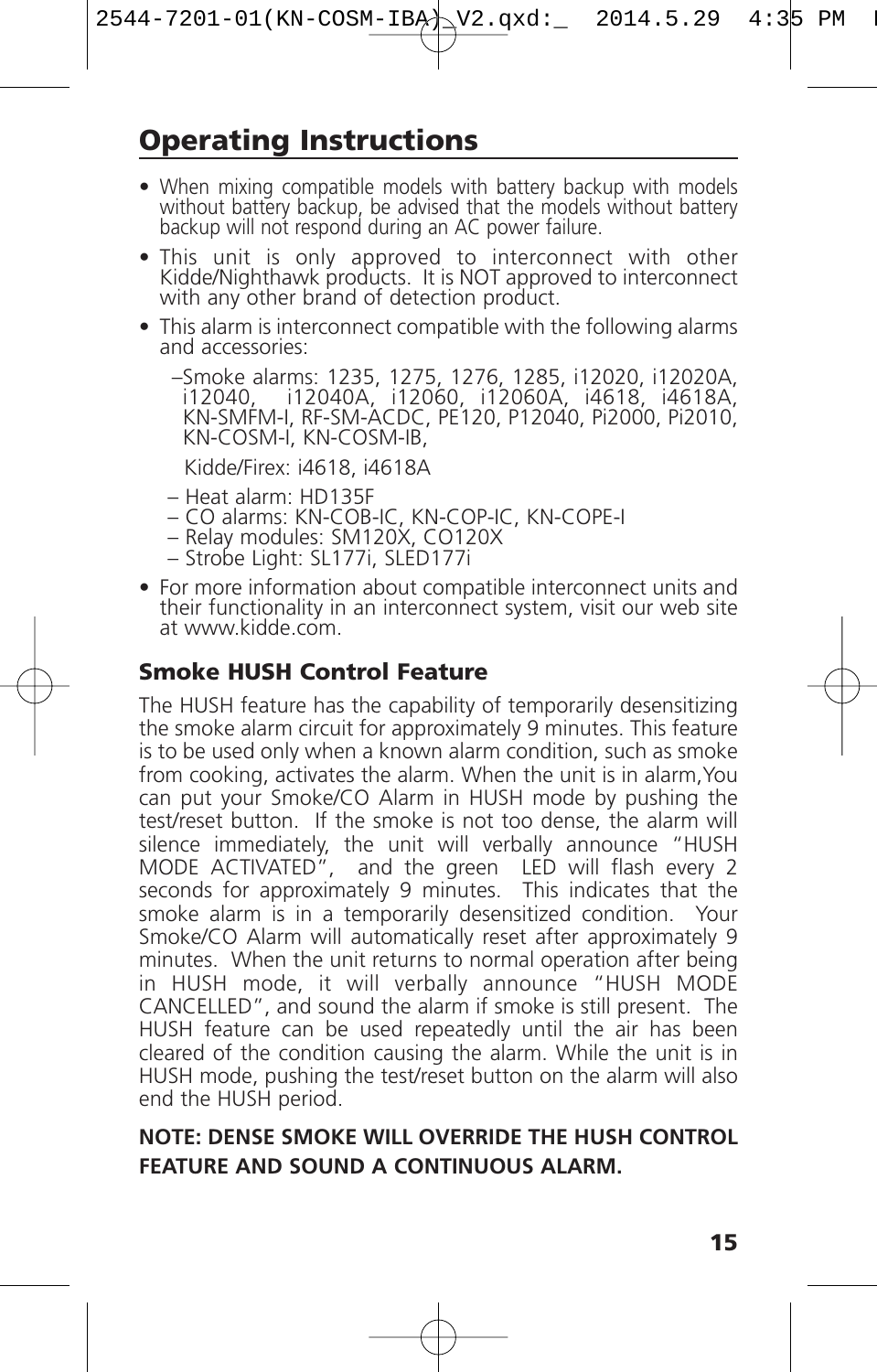### **CAUTION: BEFORE USING THE ALARM HUSH FEATURE, ! IDENTIFY THE SOURCE OF THE SMOKE AND BE CERTAIN A SAFE CONDITION EXISTS.**

#### **Reset Feature**

If the the Smoke/CO Alarm is sounding a CO alarm, pressing the test/reset button will silence the alarm.

If the CO condition that caused the alert continues, the alarm will reactivate within 200 seconds (follow the action plan on page 20).

### **CO Peak Level Memory**

If the green LED is blinking once every 10 seconds, the unit has detected a hazardous CO condition. If the CO sensor has detected a CO level of 100 PPM or higher since last reset, it will be recorded by the Peak Level Memory function. To access the Peak Level Memory press the test/reset button. If a reading of 100 PPM or higher has been recorded, the unit will announce "Caution,Carbon Monoxide Previously Detected." If you've been away from home this feature allows you to check if there was a CO reading of 100, or higher, during your absence. Pushing the test/reset button resets the memory. It's also reset when the power is removed. Note: the green LED blinking portion of CO Peak Level Memory is disabled when the unit is on battery power only.

### **LED Indicator Operation**

#### **Red LED**

The red LED will flash as described below under the following conditions:

- --During smoke or CO alarm, with every beep
- --During testing (same as alarm)
- --Low battery, single flash with chirp
- --End of product life, double flash every 30 seconds with chirp
- --Unit error mode, single flash with chirp every 30 seconds
- --Unit error mode, a Fault Code is flashed every 30 seconds (can be observed and reported to customer service for troubleshooting).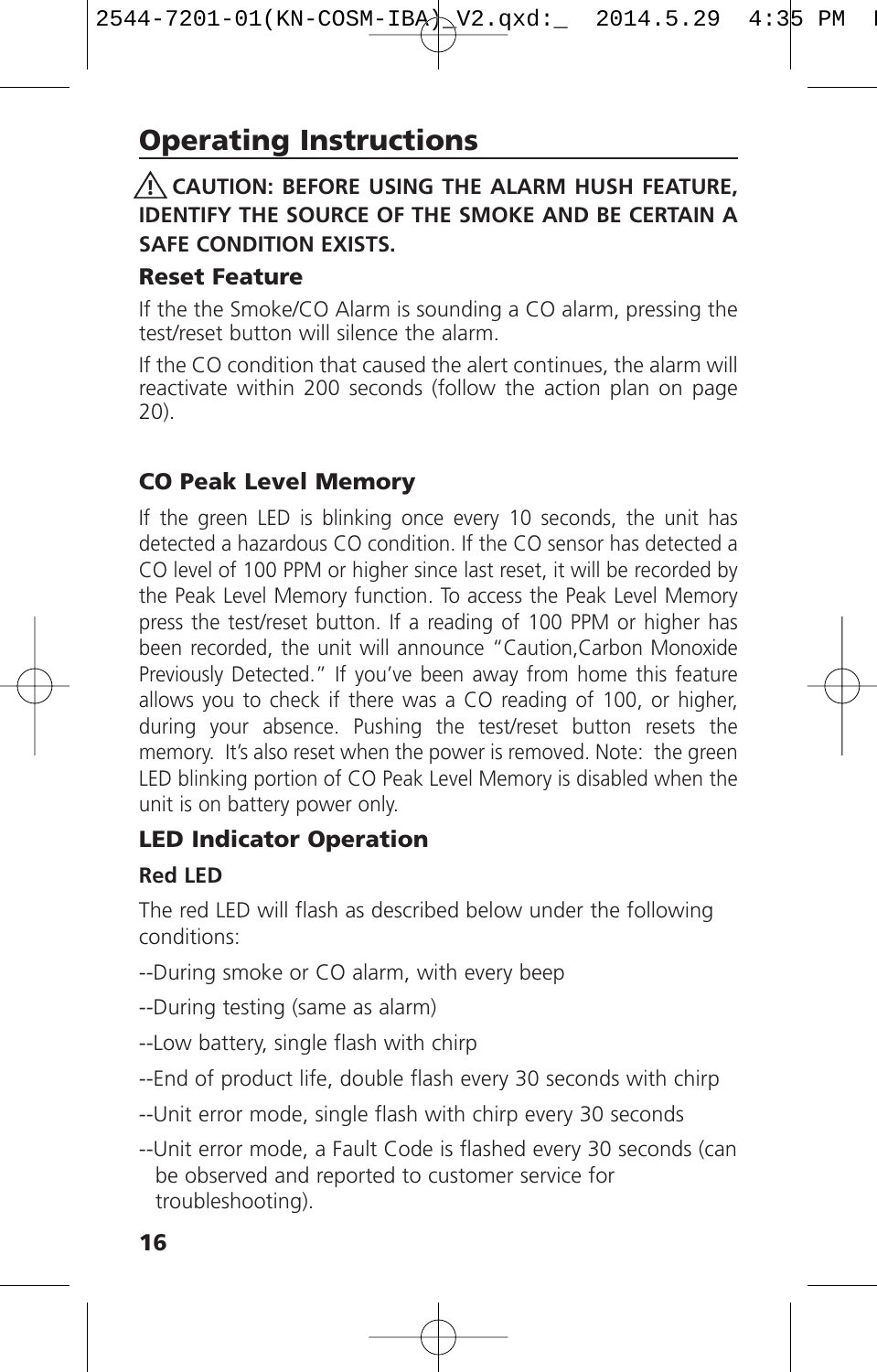#### **Green LED**

The green LED will flash as described below under the following conditions:

- Standby Condition (powered by AC and battery backup): The LED will be constantly on.
- Standby Condition (powered by only battery backup): The LED will flash every 60 seconds..
- Alarm Memory Condition: The LED will flash every second during alarm. When the alarm condition goes away, the originating alarm unit will flash the LED every 16 seconds until the test/reset button is pressed, thus resetting the alarm.
- CO Peak Memory (10 second flash rate), AC powered only. Indicates CO greater than 100PPM was detected. Press Test button to announce Peak message and clear Peak Memory.
- Initiating Alarm condition (1 second flash rate), indicates the unit initiated an alarm.
- Trouble Fault/Error mode (1/2 second flash rate), AC powered only. Helps owner locate the mysterious chirping unit
- HUSH MODE Condition: The LED will flash every 2 seconds while the alarm is in HUSH mode.

### **Tamper Resist Feature**

To make your smoke/CO alarm tamper resistant, a tamper resist feature has been provided. Activate the tamper resist feature by breaking off the four posts in the square holes in the trim ring (see figure 5A). When the posts are broken off, the tamper resist tab on the base is allowed to engage the mounting bracket. Rotate the alarm onto the mounting bracket until you hear the tamper resist tab snap into place, locking the alarm on the mounting bracket. Using the tamper resist feature will help deter children and others from removing the alarm from bracket. NOTE: To remove the alarm when the tamper resist tab is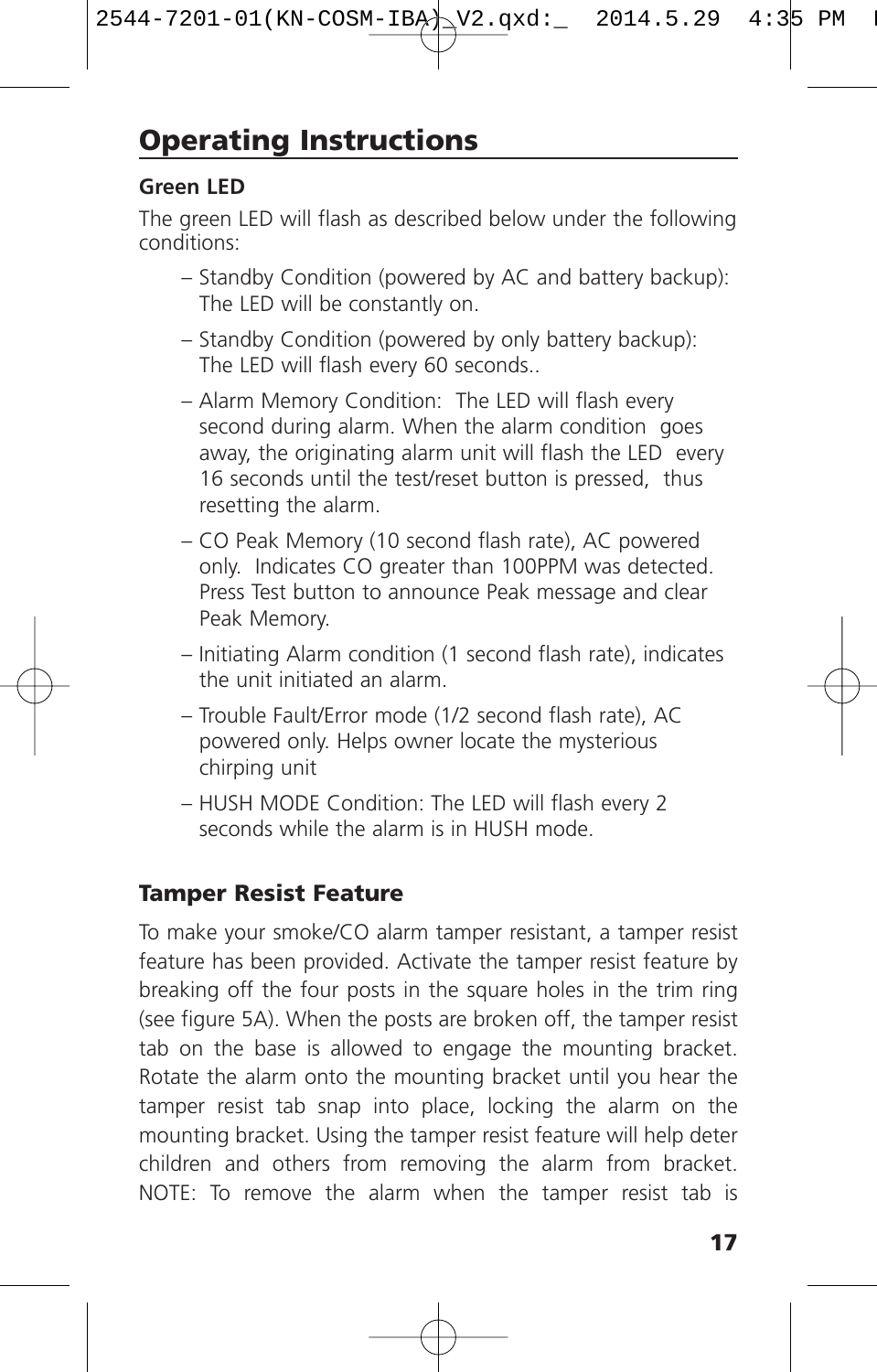# **Operating Instructions**



**FIGURE 5B**

engaged, press down on the tamper resist tab, and rotate the alarm off of the bracket (see figure 5B).

#### **NEVER IGNORE THE SOUND OF THE ALARM!**

Determining what type of alarm has sounded is easy with your Combination Smoke/CO Alarm. The voice message warning system will inform you of the type of situation occurring. Refer to the Features section on pages 4-7 for a detailed description of each alarm pattern.

#### **What To Do If The Alarm Sounds When the smoke alarm sounds:**

Smoke alarms are designed to minimize false alarms. Cigarette smoke will not normally set off the alarm, unless the smoke is blown directly into the alarm. Combustion particles from cooking may set off the alarm if located too close to the cooking area. Large quantities of combustible particles are generated from spills or when broiling. Using the fan on a range hood which vents to the outside (non recirculating type) will also help remove these combustible products from the kitchen.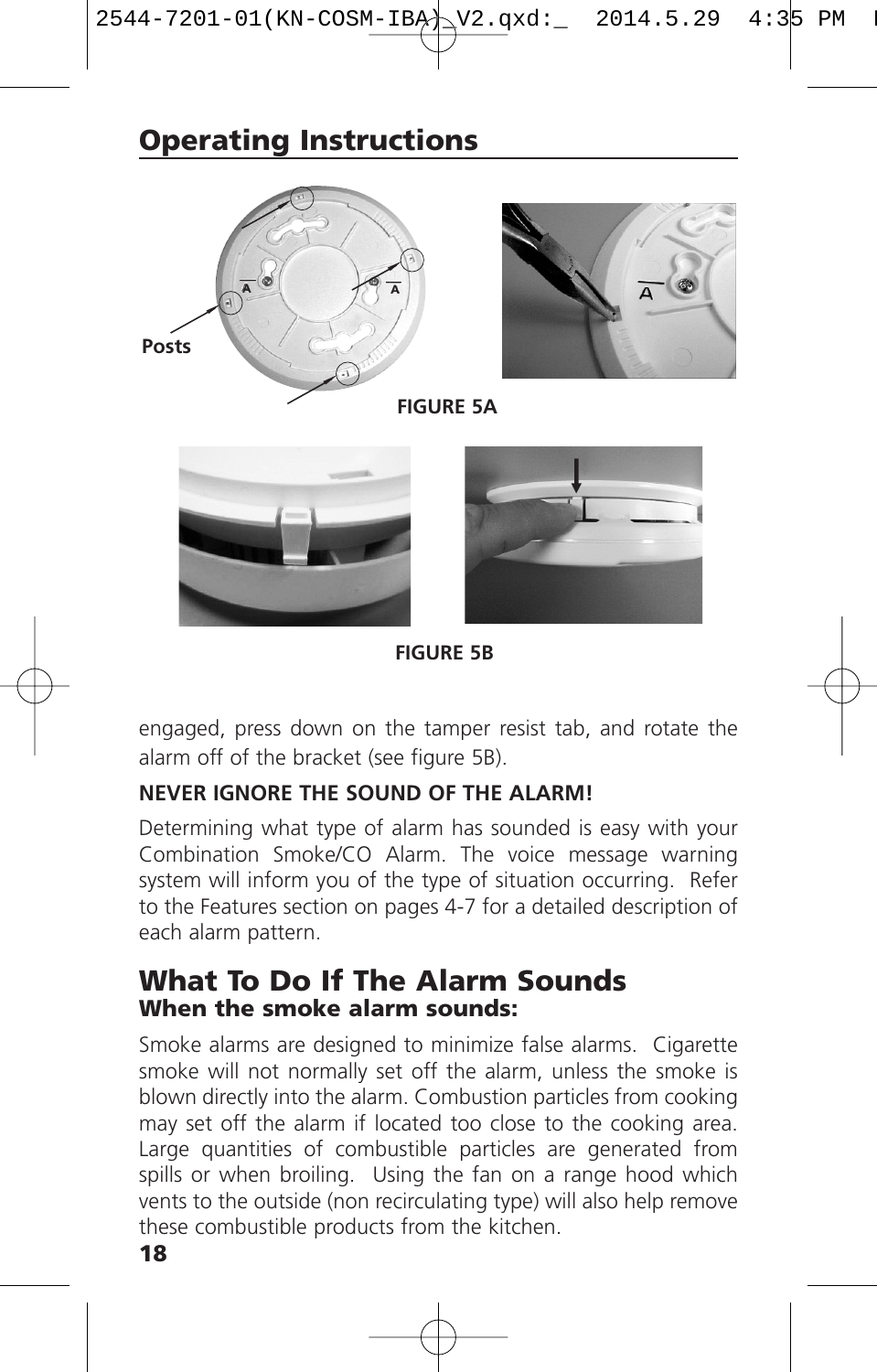# **What To Do If The Alarm Sounds**

If the alarm sounds, check for fires first. If a fire is discovered follow these steps. Become thoroughly familiar with these items, and review with all family members!

- Alert small children in the home.
- Leave immediately using one of your planned escape routes (see page 26). Every second counts, don't stop to get dressed or pick up valuables.
- Before opening inside doors look for smoke seeping in around the edges, and feel with the back of your hand. If the door is hot use your second exit. If you feel it's safe, open the door very slowly and be prepared to close immediately if smoke and heat rush in.
- If the escape route requires you to go through smoke, crawl low under the smoke where the air is clearer.
- Go to your predetermined meeting place. When two people have arrived one should leave to call 911 from a neighbor's home, and the other should stay to perform a head count.
- **• Do not reenter under any circumstance until fire officials give the go ahead.**
- There are situations where a smoke alarm may not be effective to protect against fire as stated in the NFPA Standard 72. For instance:
	- a) smoking in bed
	- b) leaving children unsupervised
	- c) cleaning with flammable liquids, such as gasoline

The CO sensor meets the alarm response time requirements of UL standard 2034. Standard alarm times are as follows:

At 70 PPM, the unit must alarm within 60-240 minutes.

At 150 PPM, the unit must alarm within 10-50 minutes.

At 400 PPM, the unit must alarm within 4-15 minutes.

### This carbon monoxide alarm is designed to detect carbon<br>monoxide gas from ANY source of combustion. It is NOT **designed to detect any other gas.**

Fire Departments, most utility companies and HVAC contractors<br>will perform CO inspections, some may charge for this service.<br>It's advisable to inquire about any applicable fees prior to having the service performed. Kidde Safety will not pay for, or reimburse,<br>the owner or user of this product, for any repair or dispatch calls<br>related to the alarm sounding.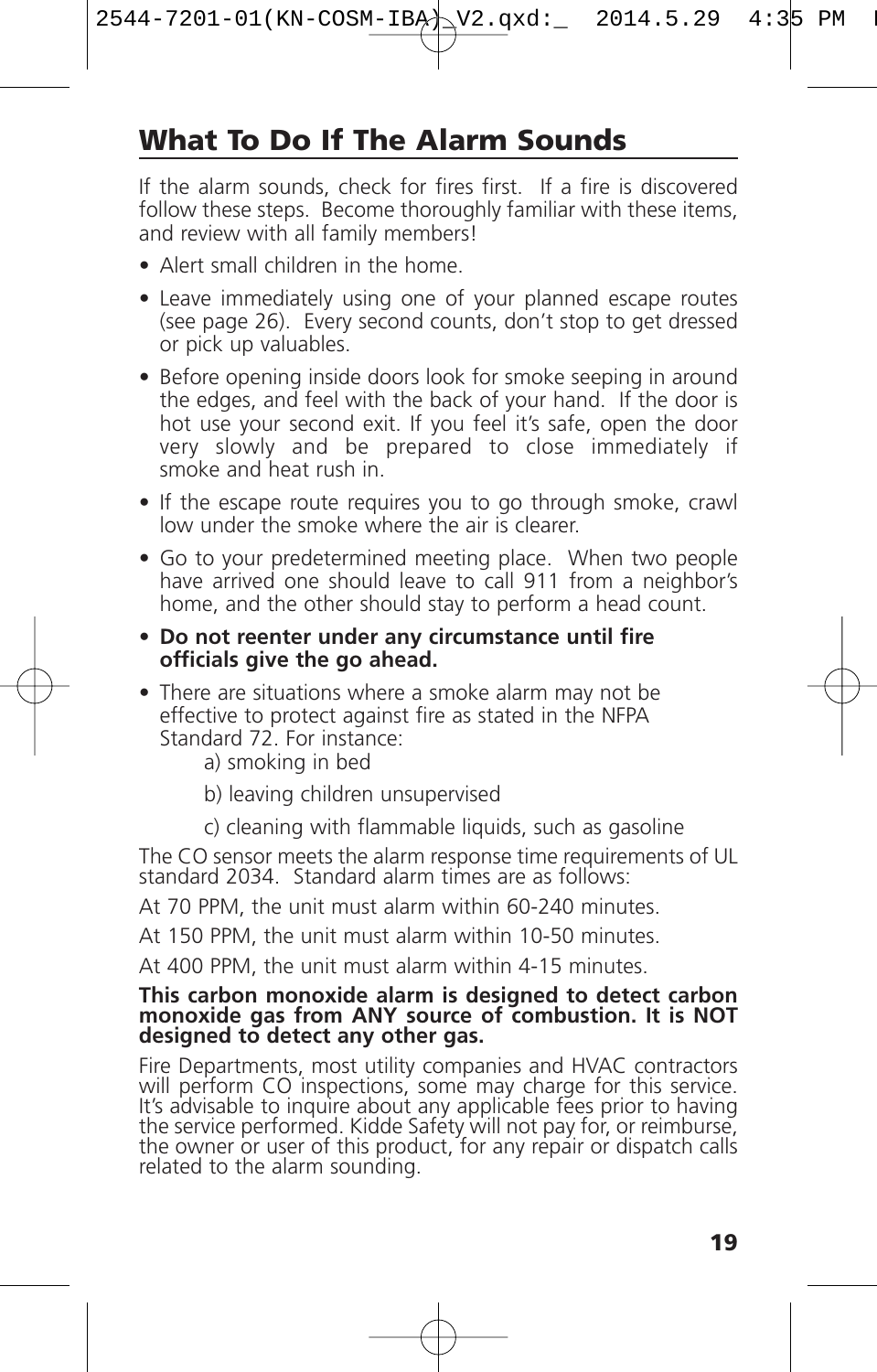# **What To Do If The Alarm Sounds**

#### **When the carbon monoxide alarm sounds:**



**WARNING - Actuation of your CO Alarm indicates the presence of Carbon ! Monoxide (CO) which can kill you.**

*PHONE NUMBER*

*PHONE NUMBER*

- **If alarm signal sounds:**
- **1) Operate the test/reset button**
- **2) Call your emergency services (Fire Dept. or 911)**
- **3) Immediately move to fresh air - outdoors or by an open door/window. Do a head count to check that all persons are accounted for. Do not reenter the premises nor move away from the open door/window until the emergency services responders have arrived, the premises has been aired out, and your alarm remains in its normal condition.**

**4) After following steps 1-3, if your alarm reactivates within a 24 hour period, repeat steps 1-3 and call a**

**qualified appliance technician to investigate for sources of**

**CO from fuel burning equipment and appliances, and inspect for proper operation of this equipment. If problems are identified during this inspection have the equipment serviced immediately. Note any combustion equipment not inspected by the technician and consult the manufacturer's instructions, or contact the manufacturer's directly, for more information about CO safety and this equipment. Make sure that motor vehicles are not, and have not been, operating in an attached garage or adjacent to the residence.**

**Never restart the source of a CO problem until it has been fixed. NEVER IGNORE THE ALARM!**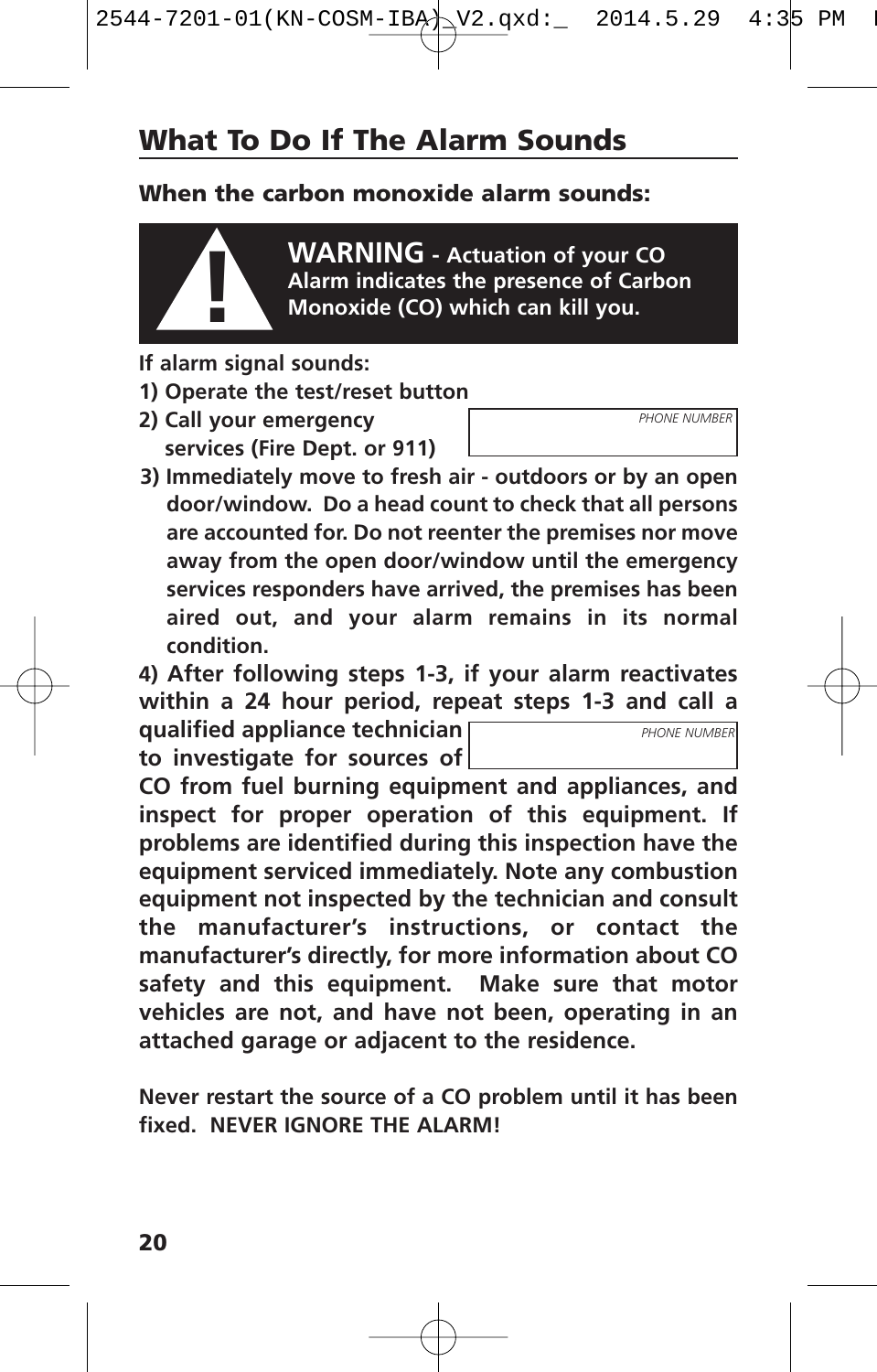### **Alarm Removal**

#### **IF TAMPER RESIST FEATURE HAS BEEN ACTIVATED, REFER TO TAMPER RESIST FEATURE DESCRIPTION ON PAGE 17 FOR REMOVAL INSTRUCTIONS.**

Remove the alarm from the mounting bracket by rotating the alarm in the direction of the "OFF" arrow on the cover. **Battery Replacement**

If any form of battery failure is detected the red LED light will flash and the unit will "chirp" one time, followed by the warning message "LOW BATTERY". This cycle will occur once every minute, and will continue for at least seven days. On battery power, the "LOW BATTERY" voice occurs once every 15 minutes.

**If the red LED light flashes along with a chirp every 30 seconds, and is not followed by the voice message "LOW BATTERY" as described above, and if the green LED flashes twice per second (AC power only) your unit has malfunctioned**. Call our toll free Product Support Line at 1-800-880-6788 for instructions on how to return the unit.

#### **BATTERY INSTALLATION AND REMOVAL**

To replace or install the batteries slide the battery door in the direction indicated on the cover of the alarm. When installing new batteries into the carrier, make sure that the polarity matches the markings printed on the inside of the battery compartment, press the battery reminder finger down into the

battery compartment and install the battery (see Figure 6). Completely slide the battery door to the closed position. A missing or improperly installed battery will prevent the battery door from closing and result in improper alarm operation.



**Battery finger**

**FIGURE 6**







**SLIDE OPEN INSERT**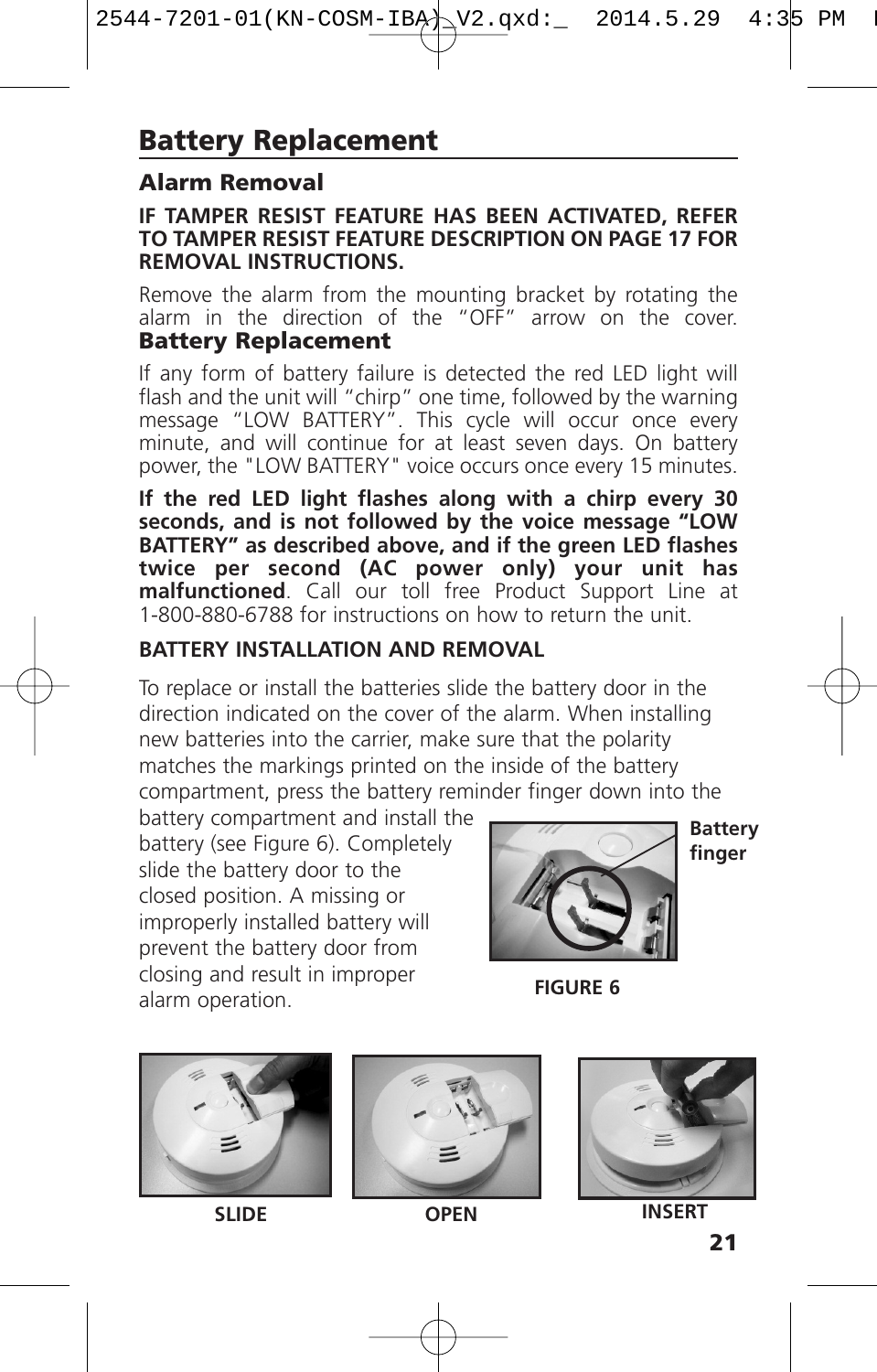# **Battery Replacement**

Replace batteries with one of the following approved brands: Duracell MN1500, MX1500, Energizer E91, Gold Peak 15A or Golden Power GLR6A . These batteries can be purchased at your local retailer.

**WARNING!** Use only the batteries specified. Use of different **!** batteries may have a detrimental effect on the Smoke/CO alarm. A good safety measure is to replace the batteries twice a year, at the same time. A good safety measure is to replace the batteries twice a year, at the same time you change your clocks for daylight saving time.

### **End of Life Notification**

Ten (10) years after unit is first powered, this alarm will beep two times every 30 seconds to indicate it is time to replace the alarm.

#### **REPLACE IMMEDIATELY! IT WILL NOT DETECT CO IN THIS CONDITION.**

**End of Life Hush can be activated by pushing the test button to silence the End of Life chirp for approximately 3 days at a time for a maximum of 30 day life extension.**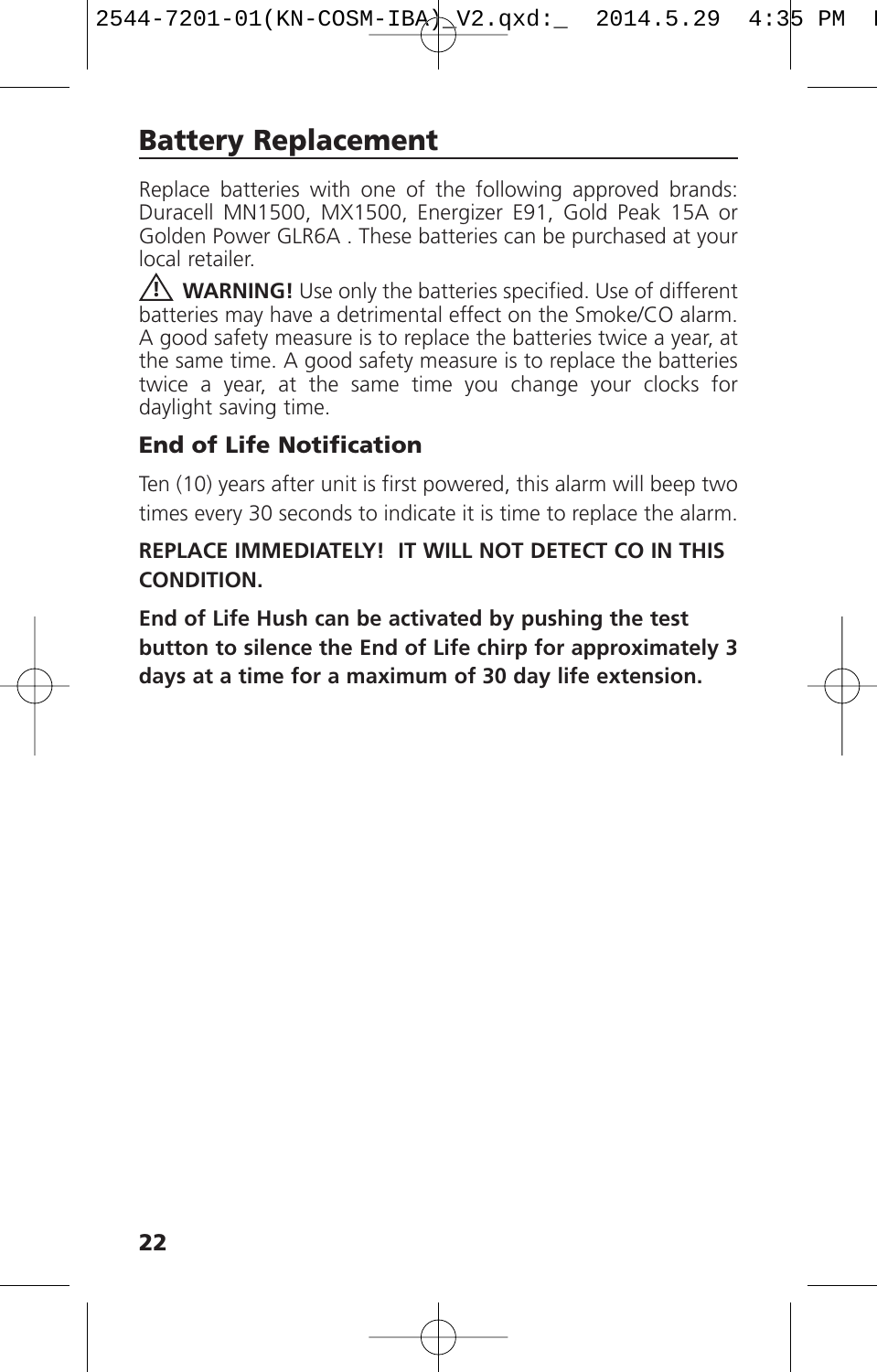### **General Maintenance**

To keep your Smoke/CO Alarm in good working order, please follow these simple steps:

- Verify the unit's alarm and LED lights operation by pushing the test/reset button once a week.
- Remove the unit from mounting bracket and vacuum the alarm cover and vents with a soft brush attachment once a month to remove dust and dirt. REINSTALL IMMEDIATELY AFTER CLEANING AND THEN TEST USING THE TEST/RESET BUTTON!
- Never use detergents or other solvents to clean the unit.
- Avoid spraying air fresheners, hair spray, or other aerosols near the Smoke/CO Alarm.

Do not paint the unit. Paint will seal the vents and interfere with the sensor's ability to detect smoke and CO. Never attempt to disassemble the unit or clean inside. This action will void your warranty.

Move the Smoke/CO Alarm and place in another location prior to performing any of the following:

- Staining or stripping wood floors or furniture
- Painting
- Wall papering
- Using adhesives

Storing the unit in a plastic bag during any of the above projects will protect the sensors from damage. Do not place near a diaper pail.

**WARNING:** Reinstall the Smoke/CO Alarm as soon as **!** possible to assure continuous protection.

When household cleaning supplies or similar contaminates are used, the area must be well ventilated. The following substances can effect the CO sensor and may cause false readings and damage to the sensor:

**23** Methane, propane, iso-butane, iso-propanol, ethyl acetate, hydrogen sulfide, sulfide dioxides, alcohol based products, paints, thinner, solvents, adhesives, hair spray, after shave, perfume, and some cleaning agents.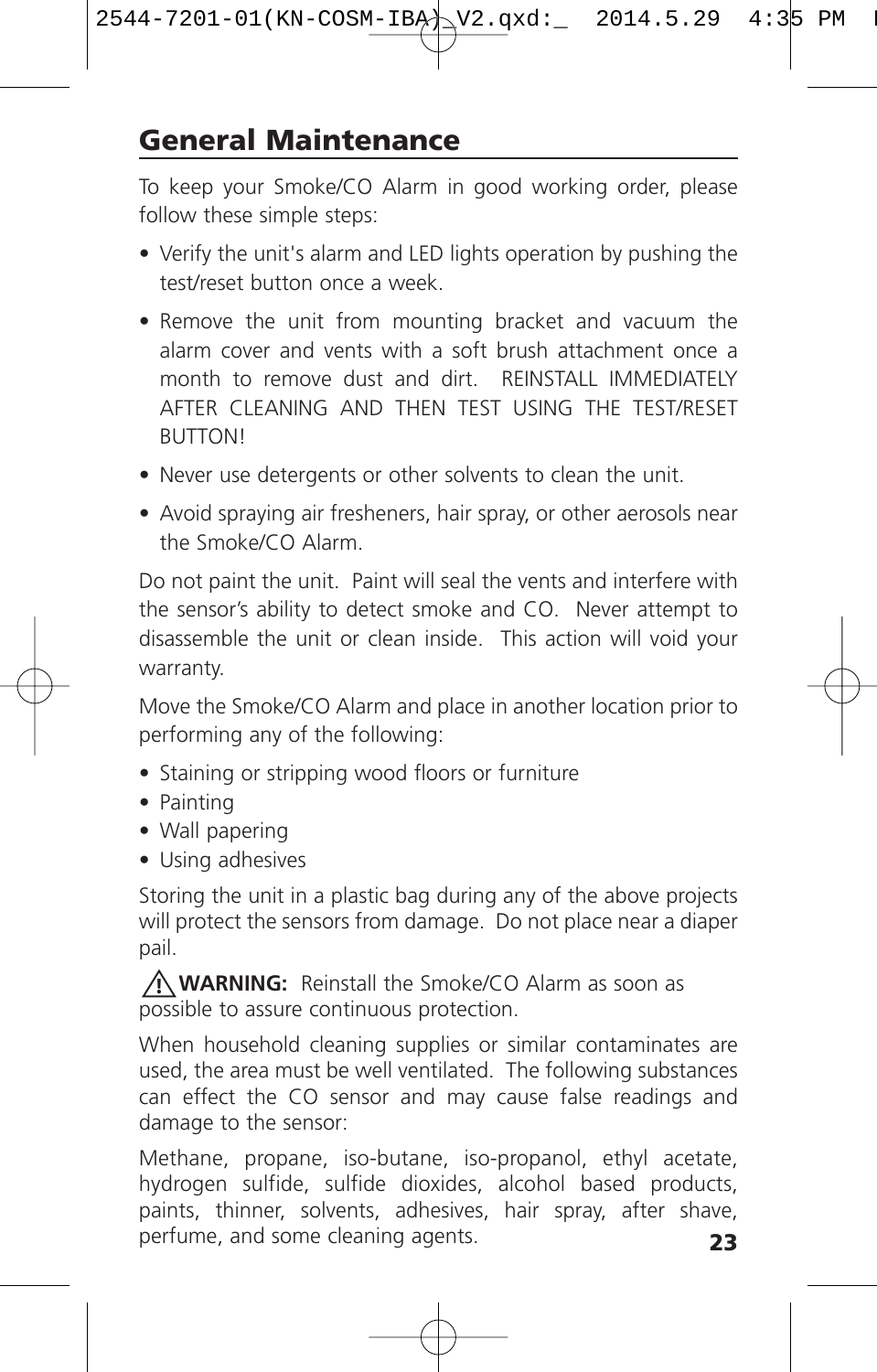# **Carbon Monoxide Safety Information General CO Information**

Carbon monoxide (CO) is a colorless, odorless, and tasteless poison gas that can be fatal when inhaled. CO inhibits the blood's capacity to carry oxygen.

#### **Possible Sources**

CO can be produced when burning any fossil fuel: gasoline, propane, natural gas, oil and wood. It can be produced by any fuel-burning appliance that is malfunctioning, improperly installed, or not ventilated correctly. Possible sources include furnaces, gas ranges/stoves, gas clothes dryers, water heaters, portable fuel burning space heaters, fireplaces, wood-burning stoves and certain swimming pool heaters. Blocked chimneys or flues, back drafting and changes in air pressure, corroded or disconnected vent pipes, and a loose or cracked furnace exchanger can also cause CO. Vehicles and other combustion engines running in an attached garage and using a charcoal/gas grill or hibachi in an enclosed area are all possible sources of CO.

The following conditions can result in transient CO situations: Excessive spillage or reverse venting of fuel-burning appliances caused by outdoor ambient conditions such as: Wind direction and/or velocity, including high gusts of wind, heavy air in the vent pipes (cold/humid air with extended periods between cycles), negative pressure differential resulting from the use of exhaust fans, simultaneous operation of several fuel-burning appliances competing for limited internal air, vent pipe connections vibrating loose from clothes dryers, furnaces, or water heaters, obstructions in, or unconventional, vent pipe designs which can amplify the above situations, extended operation of unvented fuel-burning devices (range, oven, fireplace, etc.), temperature inversions which can trap exhaust gasses near the ground, car idling in an open or closed attached garage, or near a home.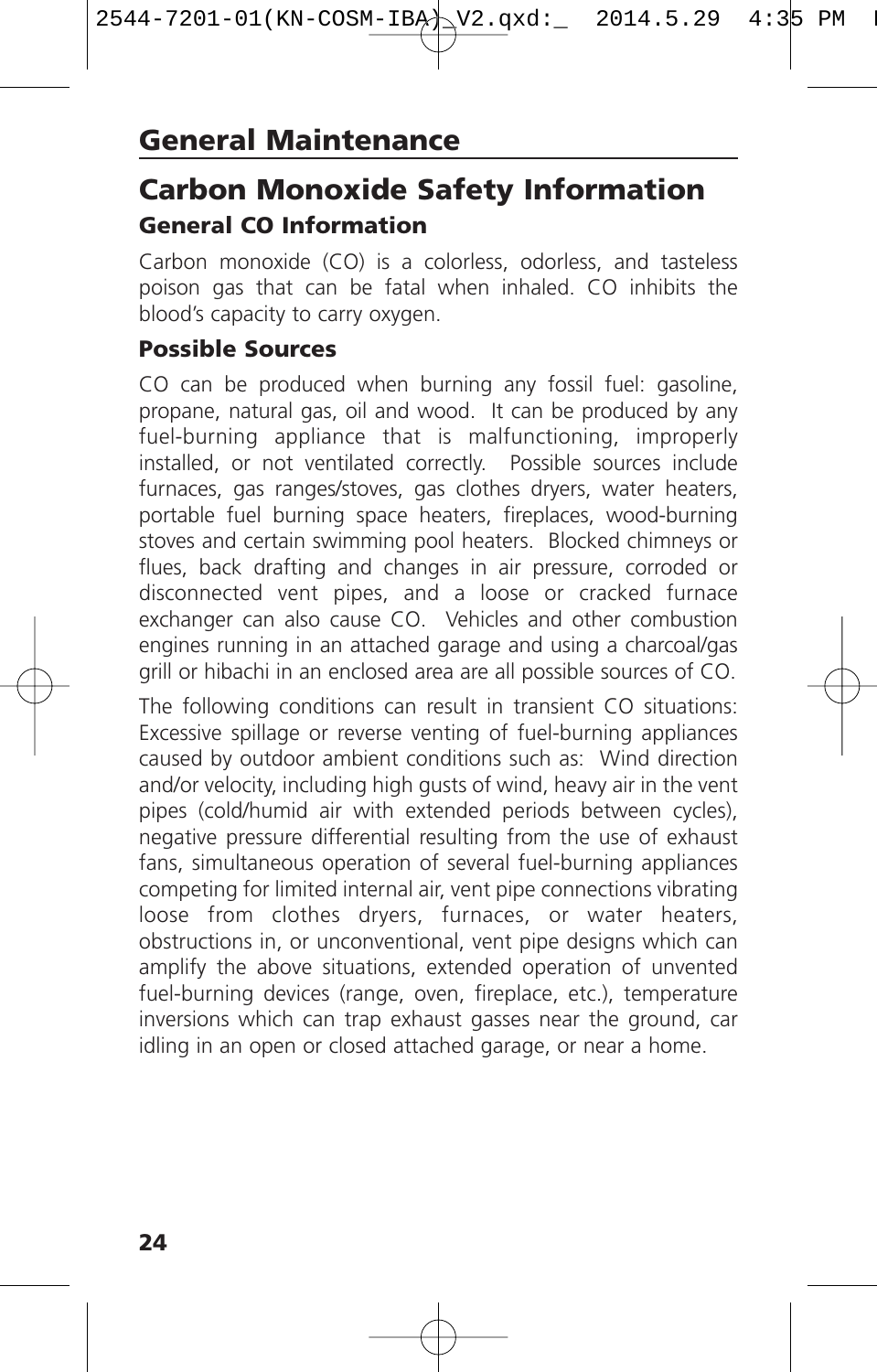# **Carbon Monoxide Safety Information**

### **CO Safety Tips**

Every year have the heating system, vents, chimney and flue inspected and cleaned by a qualified technician. Always install appliances according to manufacturer's instructions and adhere to local building codes. Most appliances should be installed by professionals and inspected after installation. Regularly examine vents and chimneys for improper connections, visible rust, or stains, and check for cracks in furnace heat exchangers. Verify the color of flame on pilot lights and burners is blue. A yellow or orange flame is a sign that the fuel is not burning completely. Teach all household members what the alarm sounds like and how to respond.

### **Symptoms of CO Poisoning**

Initial carbon monoxide poisoning symptoms are similar to the flu with no fever and can include dizziness, severe headaches, nausea, vomiting and disorientation. Everyone is susceptible but experts agree that unborn babies, pregnant women, senior citizens and people with heart or respiratory problems are especially vulnerable. If symptoms of carbon monoxide poisoning are experienced seek medical attention immediately. CO poisoning can be determined by a carboxyhemoglobin test.

The following symptoms are related to CARBON MONOXIDE POISONING and should be discussed with ALL members of the household:

- 1. **Mild Exposure:** Slight headache, nausea,vomiting, fatigue (often described as "Flu-like" symptoms).
- 2. **Medium Exposure:** Severe throbbing headache, drowsiness, confusion, fast heart rate.
- 3. **Extreme Exposure:** Unconsciousness, convulsions, cardiorespiratory failure, death.

The above levels of exposure relate to healthy adults. Levels differ for those at high risk. Exposure to high levels of carbon monoxide can be fatal or cause permanent damage and disabilities. Many cases of reported carbon monoxide poisoning indicate that while victims are aware they are not well, they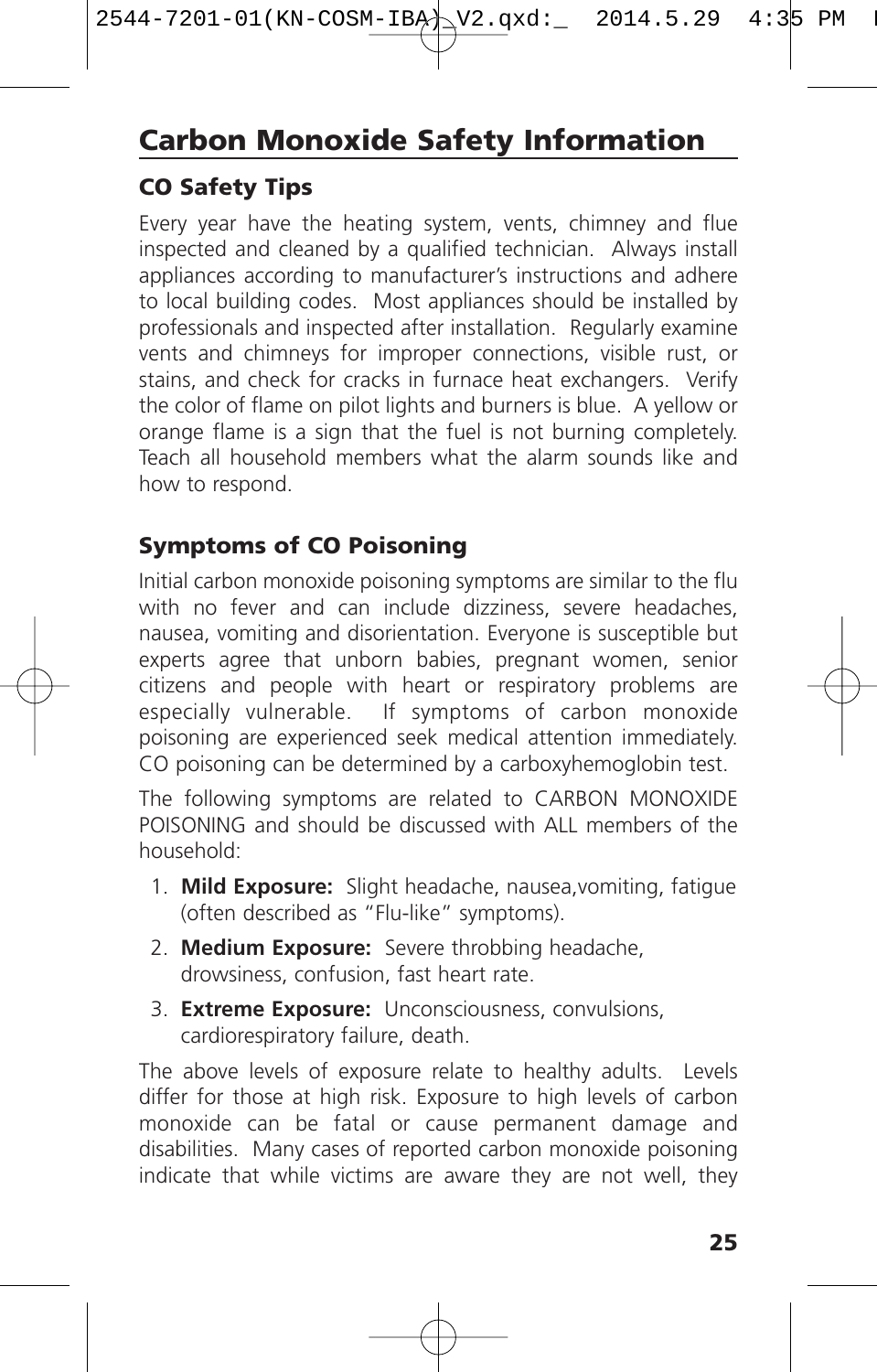# **Carbon Monoxide Safety Information**

become so disoriented they are unable to save themselves by either exiting the building, or calling for assistance. Also, young children and household pets may be the first effected. Familiarization with the effects of each level is important.

### **Fire Safety Information Escape Plan**

Familiarize everyone with the sound of the smoke alarm and train them to leave the home when they hear it. Practice a fire drill at least every six months, including fire drills at night. Ensure that small children hear the alarm and wake when it sounds. They must wake up in order to execute the escape plan. Practice allows all occupants to test your plan before an emergency. You may not be able to reach your children. It is important they know what to do. Know two ways out of every room (door & window) and identify a meeting place outside the home where everyone will gather once they have exited the residence. When two people have reached the meeting place, one should leave to call 911 while the second person stays to account for additional family members.

#### **Establish a rule that once you're out, you never reenter under any circumstance!**

Current studies have shown smoke alarms may not awaken all sleeping individuals, and that it is the responsibility of individuals in the household that are capable of assisting others to provide assistance to those who may not be awakened by the alarm sound, or to those who may be incapable of safely evacuating the area unassisted.

#### **Fire Prevention**

Never smoke in bed, or leave cooking food unattended. Teach children never to play with matches or lighters!

Train everyone in the home to recognize the alarm pattern, voice message warning and to leave the home using their escape plan when it's heard.

Know how to do "Stop, Drop and Roll" if clothes catch on fire, and how to crawl low under smoke. Install and maintain fire extinguishers on every level of the home and in the kitchen, basement and garage. Know how to use a fire extinguisher prior to an emergency. Second level and higher occupied rooms with windows, should have an escape ladder.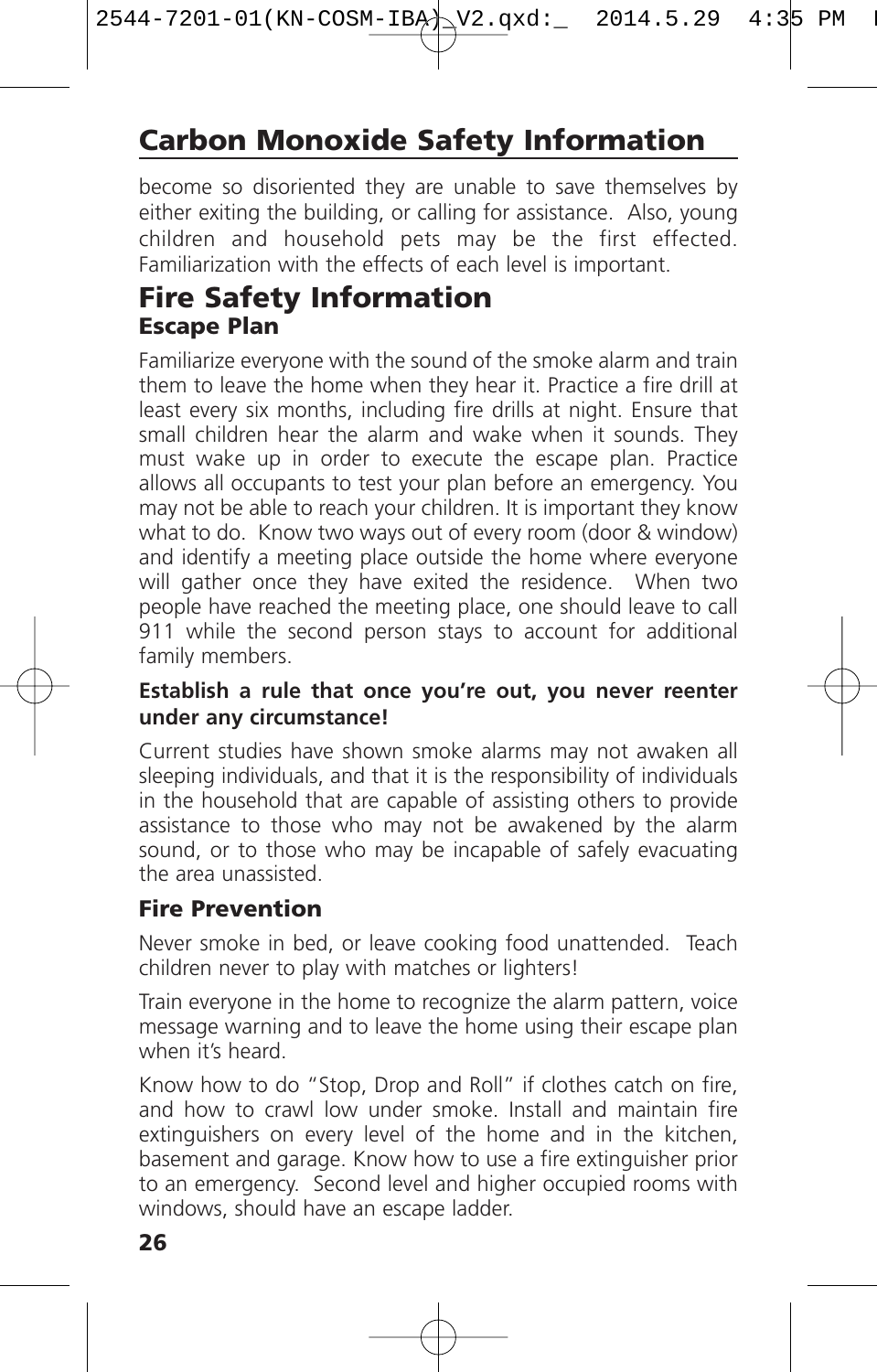### **Industry Safety Standards NFPA (National Fire Protection Association)**

For your information,<br>National Fire Prote Protection Association's Standard 72, reads as follows:

Smoke Detection. Where required by applicable laws, codes, or standards for the specified occupancy, approved single- and multiple-station smoke alarms shall be installed as follows: (1) In all sleeping<br>rooms Exception: Smoke Exception:



alarms shall not be required in sleeping rooms in existing oneand two-family dwelling units. (2) Outside of each separate sleeping area, in immediate vicinity of the sleeping rooms. (3) On each level of the dwelling unit, including basements Exception: In existing one- and two-family dwelling units, approved smoke alarms powered by batteries are permitted.

Smoke Detection - Are More Smoke Alarms Desirable? The required number of smoke alarms might not provide reliable early warning protection for those areas separated by a door from the areas protected by the required smoke is recommended that the householder consider the use of additional smoke alarms for those areas for increased protection. The additional areas include the basement, bedrooms, dining room, furnace room, utility room, and hallways not protected by the required smoke alarms. The installation of smoke alarms in kitchens, attics (finished or unfinished), or garages is not normally recommended, as these locations occasionally experience conditions that can result in improper operation.

### **California State Fire Marshall**

Early warning fire detection is best achieved by the installation of fire detection equipment in all rooms and areas of the household as follows: A smoke alarm installed in each separate sleeping area (in the vicinity, but outside the bedrooms), heat or smoke detectors in the living rooms, dining rooms, bedrooms, kitchens, hallways, attics, furnace rooms, closets, utility and storage rooms, basements and attached garages.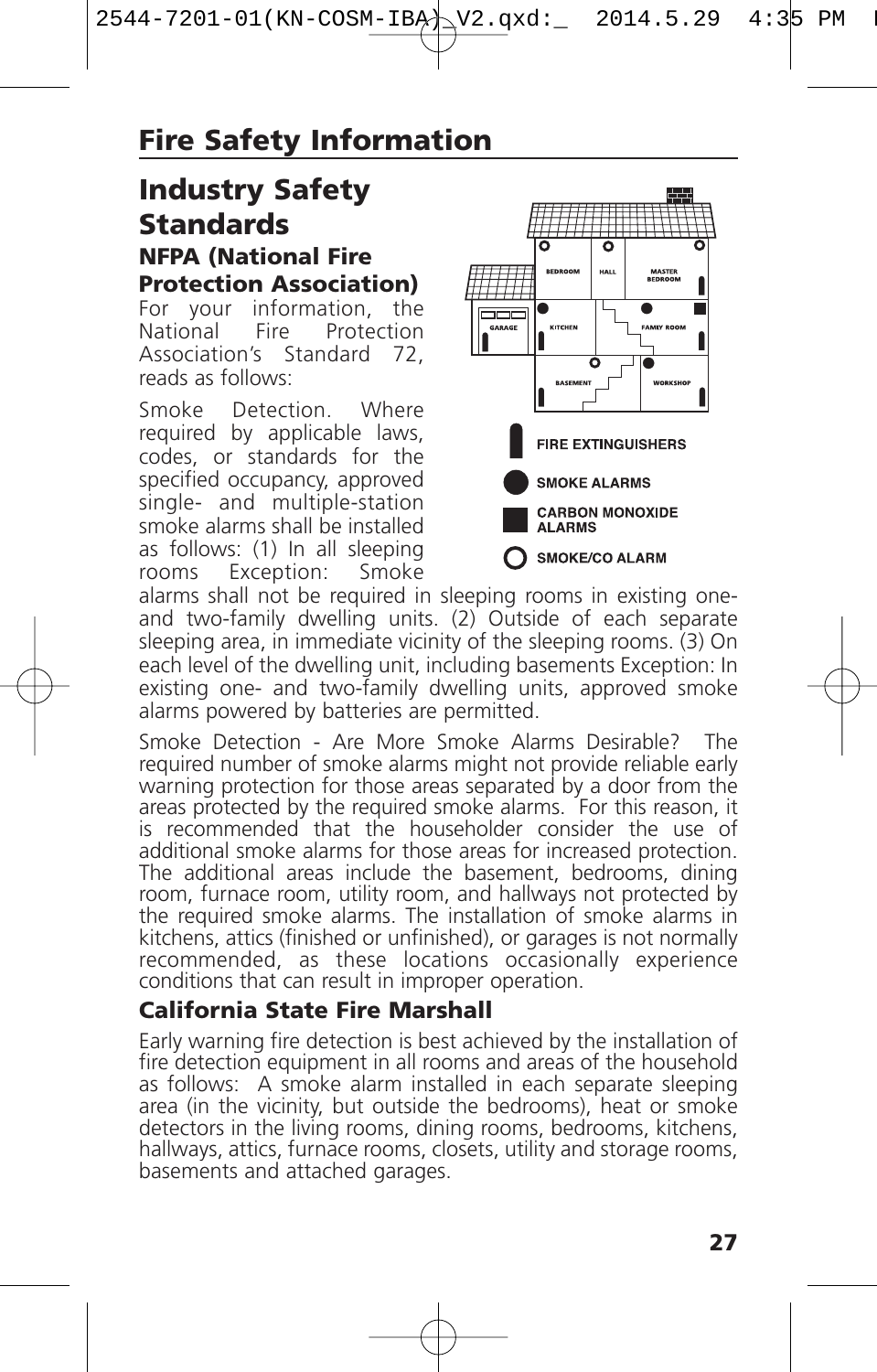# **Industry Safety Standards**

### **Consumer Product Safety Commission**

The Consumer Product Safety Commission (CPSC) recommends the use of at least one CO Alarm per household, located near the sleeping area.

### **NRC**

Ionization type smoke alarms use a very small amount of a<br>radioactive element in the sensing chamber to enable detection<br>of visible and invisible combustion products. The radioactive<br>element is safely contained in the cham

### **FCC COMPLIANCE STATEMENT**

This equipment has been tested and found to comply with the limits for a Class B digital device, pursuant to part 15 of the FCC Rules. These limits are designed to provide reasonable protection against harmful interference in a residential installation. This equipment generates, uses and can radiate radio frequency energy and, if not installed and used in accordance with the instructions, may cause harmful interference to radio communications. However, there is no guarantee that interference will not occur in a particular installation. If this equipment does cause harmful interference to radio or television reception, which can be determined by turning the equipment off and on, the user is encouraged to try to correct the interference by one or more of the following measures:

- —Reorient or relocate the receiving antenna.
- —Increase the separation between the equipment and receiver.
- —Connect the equipment into an outlet on a circuit different from that to which the receiver is connected.
- —Consult the dealer or an experienced radio/TV technician for help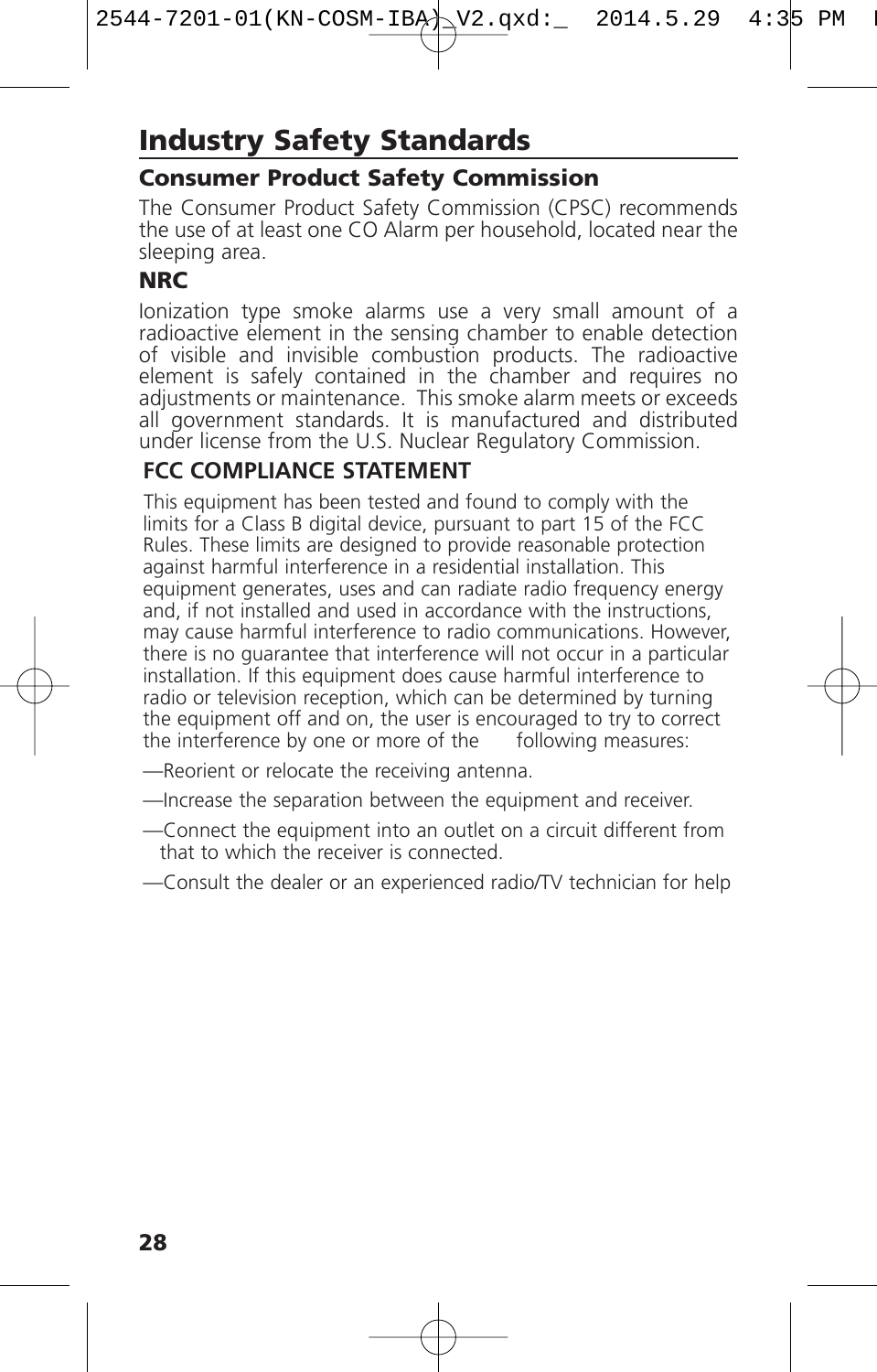### **Limited Warranty TEN YEAR LIMITED WARRANTY**

KIDDE warrants that the enclosed alarm (but not the battery) will be free from defects in material and workmanship or design under normal use and service for a period of ten years from the date of purchase. The obligation of KIDDE under this warranty is limited to repairing or replacing the alarm or any part which we find to be defective in material, workmanship or design, free of charge, upon sending the alarm with proof of date of purchase, postage and return postage prepaid, to Warranty Service Department, KIDDE, 1016 Corporate Park Dr., Mebane, NC 27302.

This warranty shall not apply to the alarm if it has been damaged, modified, abused or altered after the date of purchase or if it fails to operate due to improper maintenance or inadequate AC or DC power. Any implied warranties arising out of this sale, including but not limited to the implied warranties of description,merchantability and fitness for a particular purpose, are limited in duration to the above warranty period. In no event shall the Manufacturer be liable for loss of use of this product or for any indirect, special, incidental or consequential damages, or costs, or expenses incurred by the consumer or any other user of this product, whether due to a breach of contract, negligence, strict liability in tort or otherwise. The Manufacturer shall have no liability for any personal injury, property damage or any special, incidental, contingent or consequential damage of any kind resulting from gas leakage, fire or explosion.

Since some states do not allow limitations of the duration of an implied warranty or do not allow the exclusion or limitation of incidental or consequential damages, the above limitations or exclusions may not apply to you. While this warranty gives you specific legal rights, you may also have other rights which vary from state to state.

Also, KIDDE makes no warranty, express or implied, written or oral, including that of merchantability or fitness for any particular purpose, with respect to the battery.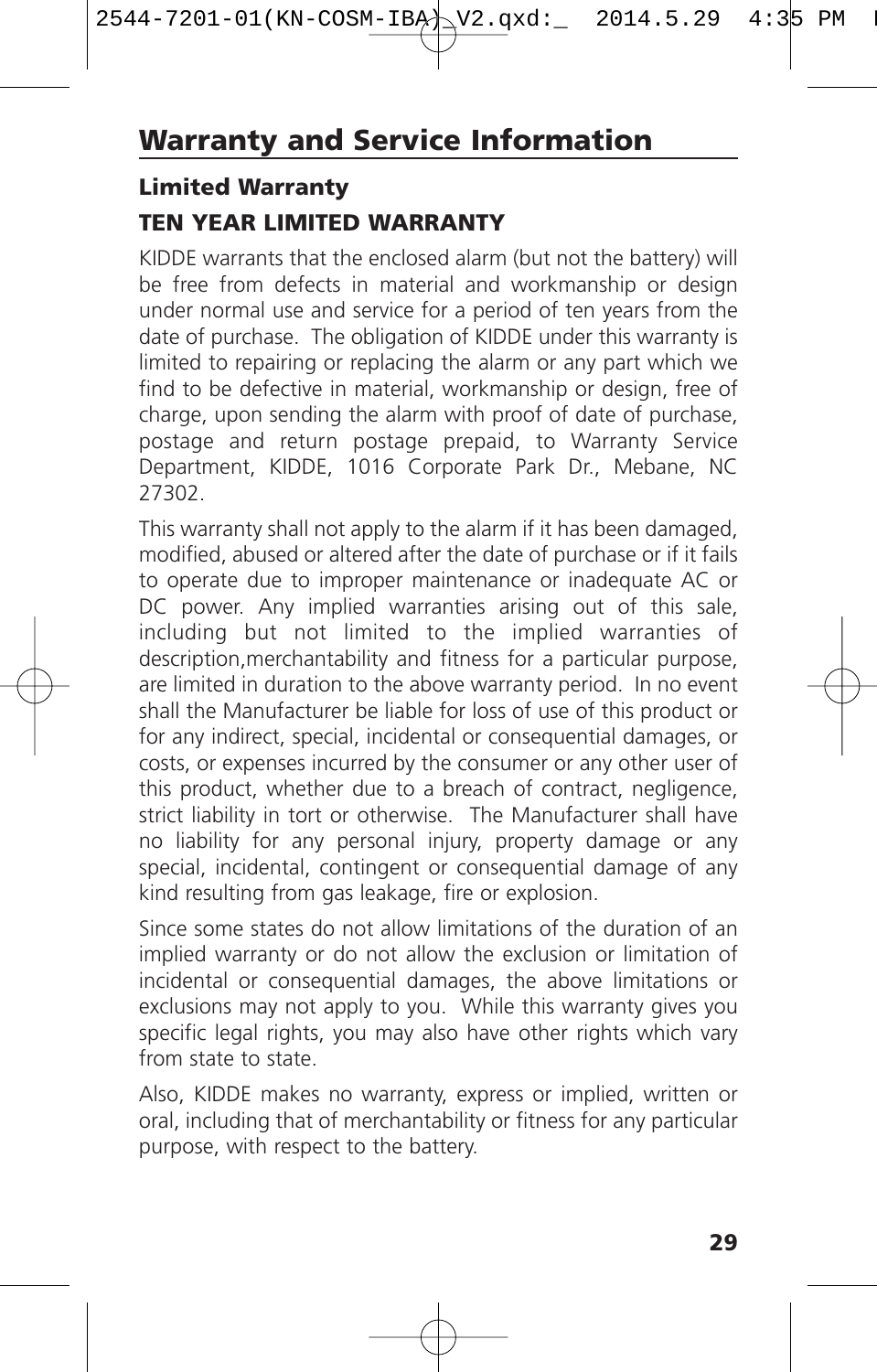## **Warranty and Service Information**

The above warranty may not be altered except in writing signed by both parties hereto.

Your Kidde Combination Smoke & CO Alarm is not a substitute for property, fire, disability, life or other insurance of any kind. Appropriate insurance coverage is your responsibility. Consult your insurance agent.

Removal of the front cover will void the warranty.

#### **This alarm is not intended to alert hearing impaired individuals.**

During the specified warranty period Kidde Products will repair or replace, at its discretion any defective Kidde Combination Smoke & CO Alarms that are returned in a postage paid package to the following address: Kidde Products Attn: Warranty Returns, 1016 Corporate Park Dr., Mebane, NC 27302, USA. Please include your name, address and phone number along with a brief description of what is wrong with the unit. For further assistance please call our toll free Product Support Line at 1-800-880-6788. Damage from neglect, abuse or failure to adhere to any of the enclosed instructions will result in termination of the warranty, and the unit will not be replaced or repaired.

This user guide and the products described herein are copyrighted, with all rights reserved. Under these copyright laws, no part of this user guide may be copied for use without the written consent of Kidde. If you require further information please contact out Product Support Line at 1-800-880-6788 or write us at: Kidde Products, 1016 Corporate Park Dr., Mebane, NC 27302.

Our internet address is www.kidde.com.